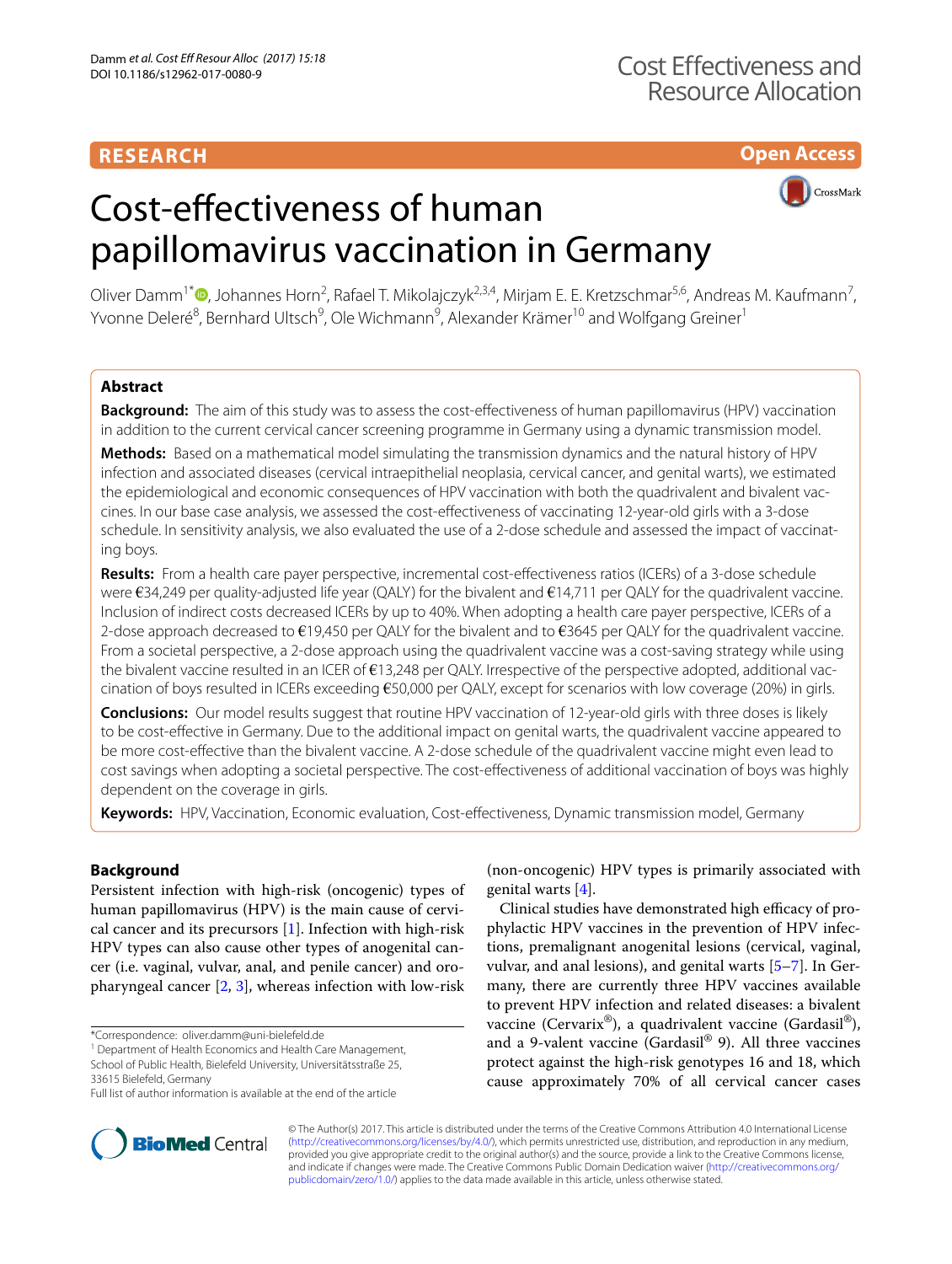$[8]$  $[8]$ . The quadrivalent vaccine is additionally directed against the low-risk genotypes 6 and 11, which account for approximately 90% of genital warts  $[9]$  $[9]$ . The recently approved 9-valent version of Gardasil® protects against the four strains of the quadrivalent vaccine and five additional high-risk strains (31, 33, 45, 52, and 58). All available vaccines are licensed for use in females and males.

In Germany, routine HPV vaccination with two doses is currently recommended for females aged 9–14 years [[10,](#page-16-8) [11](#page-16-9)]. However, three doses are necessary when vaccinating adolescent girls aged 15–17 years (due to delayed initiation or series completion) or when the interval between the frst and the second dose falls below 6 months. Before August 2014, three HPV vaccine doses were recommended for females aged 12–17 years. Both recommendations have primarily aimed at preventing cervical cancer. Since 1971, a cervical cancer screening programme is implemented in Germany, which is currently based on an annual Pap smear beginning at the age of 20 years.

No independently funded dynamic transmission model analysing the cost-efectiveness of HPV vaccination in the German health care setting, which can support the national decision-making process of the Standing Vaccination Committee (STIKO), has been published yet.

The purpose of this study was threefold: (a) to assess the cost-efectiveness of the bivalent and quadrivalent vaccines in addition to the existing cervical cancer screening programme in Germany using a dynamic transmission model, (b) to quantify the economic impact of switching from a 3-dose to a 2-dose schedule, and (c) to compare our results with fndings of previously published studies on the cost-efectiveness of HPV vaccination in Germany.

# **Methods**

## **Overview**

We developed a mathematical model simulating the transmission dynamics and the natural history of HPV infection and associated diseases to evaluate the epidemiological and economic consequences of HPV vaccination in Germany. The age-structured model takes account of the occurrence of cervical intraepithelial neoplasia (CIN), cervical cancer, and genital warts. It was calibrated using German cancer statistics and other data. In the base case analysis, which was conducted from both a health care payer and a societal perspective, HPV vaccination of 12 year old girls in conjunction with the existing cytological screening programme was compared to screening alone. The time horizon was set to 100 years after the introduction of HPV vaccination. Epidemiological and economic parameter estimates were obtained from published literature and supplemented by expert interviews. The model was programmed using the software R. All cost calculations were performed using Microsoft Excel. Details on the methods and data sources used to construct the model are described in the following sections. A more detailed description of the underlying epidemiological model and the corresponding model parameters regarding the transmission of HPV, the natural history of cervical HPV infection, and the simulated screening programme has been published previously [[12\]](#page-16-10).

## **Model structure**

The basic model structure combines an age-structured deterministic compartmental model, which simulates the sexual transmission of HPV, with a model that represents the natural history of cervical cancer.

The transmission dynamics are described by a SIRSmodel where the population is divided into susceptible individuals (S), infectious individuals (I), and recovered (and therefore immune) individuals (R). Our model considers six groups of viral strains: HPV 16, HPV 18, phylogenetically related high-risk types with potential for cross-protection (HPV 31/33/35/39/45/51/52/56/58/59), other high-risk types without potential for cross-protection, HPV 6/11, and other low-risk types. We neglected any synergistic and antagonistic interactions between different HPV types as multi-strain interactions are subject to controversy.

To estimate the long-term consequences of HPV infection, the transmission model was complemented by a module covering the cervical carcinogenesis. This part of the model includes type-specifc health states for having CIN of three grades (CIN 1, CIN 2, or CIN 3), having carcinoma in situ (CIS), and having invasive cervical cancer of diferent stages according to the International Federation of Gynecology and Obstetrics (FIGO) classifcation system. CIS and invasive cancer states were further subdivided into undetected and detected disease states. For women who had undergone hysterectomy, only transitions between the susceptible, infected, and immune (recovered) states were permitted. Therefore, with the exception of sexual mixing and background mortality, those women were modelled identically to males who were only allowed to move between the susceptible, infected, and immune states. The occurrence of genital warts in both genders was modelled as an event that was linked with incident infections with low-risk types, but only a proportion of those newly infected individuals were assumed to develop clinical symptoms of genital warts and to seek medical treatment. A simplified flow diagram of the model structure representing the natural history of HPV infection and cervical cancer in women is outlined in Fig. [1.](#page-2-0)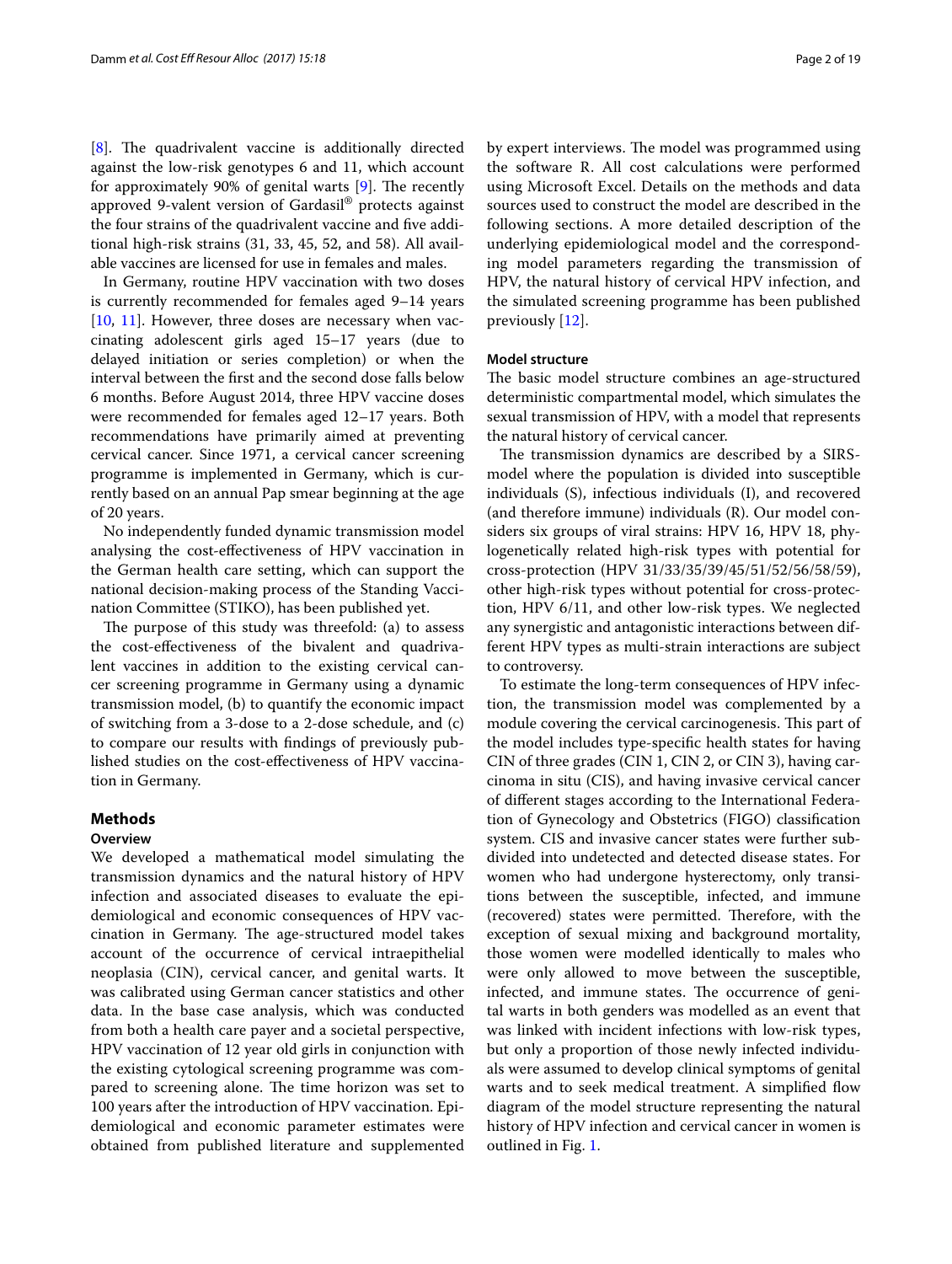

## <span id="page-2-0"></span>**Data sources and model inputs**

## *Demographic, behavioural, and transmission parameters*

The model population is based on a constant number of one million births per year and the 2008 mortality rates in Germany derived from the Federal Statistical Office. Our model focusses on heterosexual transmission of HPV infection only. We assumed the sexual debut to be at the age of 12 years and divided the sexually active population into ten age groups (12–13, 14–15, 16–17, 18–24, 25–34, 35–44, 45–54, 55–64, 65–74, and 75–100 years) and three sexual activity-based risk groups (low, moderate, and high activity). The proportions of individuals belonging to the diferent activity classes were 80, 15, and 5% for the low, moderate, and high activity groups, respectively  $[13]$ . The mixing patterns between individuals of the diferent age and risk groups were determined by two mixing parameters. These parameters for the assortativeness of mixing by age and by risk group were set to 0.4 and 0.3, respectively [[14](#page-16-12)]. An assortativeness by age of 0.4 means that 40% of new sexual partners are preferentially chosen from the same age group while the remaining sexual partners are chosen proportionally from all age groups depending on their size. An assortativeness by risk group of 0.3 means that 30% of partners are preferentially chosen within the same sexual activity group while the remaining sexual partners are chosen

proportionally from all sexual activity groups depending on their size. As robust German data on patterns of sexual behaviour were lacking, we used data from the transmission model by Zechmeister et al. [[15\]](#page-16-13), which had been originally derived from British and Norwegian surveys of sexual behaviour.

#### *Natural history*

The initial values of the epidemiological model parameters regarding the natural history of cervical cancer were obtained from the published literature, particularly from previous modelling studies  $[14, 16-20]$  $[14, 16-20]$  $[14, 16-20]$  $[14, 16-20]$ . Whereas some parameter values were directly incorporated in our model, other values were derived through calibration. Details on the parameter values used in our model are provided in an article by Horn et al. [\[12\]](#page-16-10).

Not every HPV infection is followed by the development of a type-specifc resistance. Hence, we only allowed a fraction of the infected population to be immune after infection for a certain period of time  $[21]$  $[21]$ . The proportion of individuals experiencing a seroconversion was esti-mated to be 60% [[22\]](#page-17-3). The fraction of seroconverted individuals developing a naturally acquired immunity was estimated to be 30% [\[23\]](#page-17-4). Waning of naturally acquired immunity was assumed to be 10% per year resulting in an average type-specifc immunity of 10 years.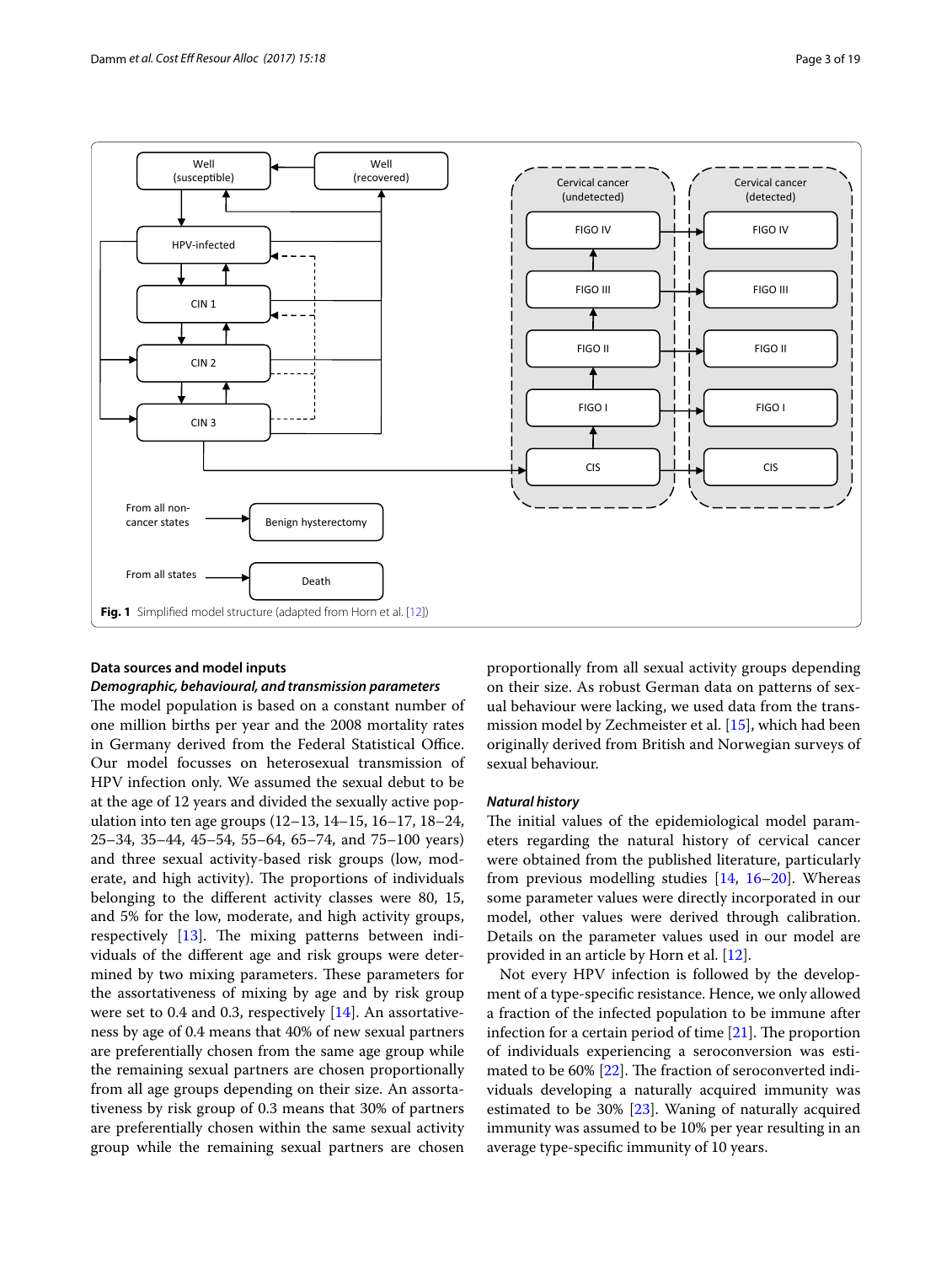In our model, the CIS state was subdivided into two compartments as proposed by Insinga et al. [[24\]](#page-17-5) to avoid short transition times from CIS to invasive cancer resulting from the exponential distribution.

## *Screening programme*

The screening module of our model was constructed to reflect the current screening practice in Germany. We applied age-specifc screening coverage rates that were obtained from German data [[25\]](#page-17-6) and assumed the proportion of women who never participate in screening to be 7% as done in other modelling studies [\[18](#page-17-7), [19](#page-17-8)]. To simulate the future efects of the stepwise increase in screening coverage in Germany during the 1990s and to prevent an overestimation of the vaccine-induced reduction in cervical cancer-related burden of disease, we incorporated historical changes in screening uptake in our model. For this purpose, we combined the current age-specifc screening coverage rates with the observed changes in participation in early cancer detection programmes over time [\[26\]](#page-17-9). Diagnostic follow-up (including management of abnormal cervical cytology and histology) was modelled by the use of integrated decision trees. The construction of these decision trees was based on clinical guidelines, empirical studies, health economic models, and an interview with members of the German working group on cervical pathology and colposcopy that was conducted explicitly for this purpose.

## *Vaccination*

In the base case scenario, we analysed the cost-efectiveness of vaccinating 12-year-old girls with three doses. Vaccination coverage was assumed to be 50% based on several studies assessing HPV vaccine uptake in Germany [[27–](#page-17-10)[32\]](#page-17-11). In these studies, reported uptake, defned as receipt of at least one HPV vaccine dose, ranged from 30 to 60%. When considering only those females who received the full course of three doses, uptake ranged from 27 to 48%. We assumed completion of the 3-dose series for all girls who initiated vaccination. All analyses were carried out for both the bivalent and quadrivalent vaccines. Vaccine efficacy against HPV 16/18 infection was estimated to be 98% for both vaccines, and vaccine efficacy in preventing HPV  $6/11$ infection was estimated to be 100% for the quadrivalent vaccine. Cross-protection against non-vaccine oncogenic HPV-types was not considered in the base case scenario but was explored in sensitivity analysis taking the diferent cross-protection profles of the vaccines into account. Currently, the maximum duration of vaccine protection is unknown. Clinical efficacy against type-specifc infection and associated diseases has been demonstrated up to 9.4 years post-vaccination [[33](#page-17-12)], but long-term persistence of antibody responses has been predicted by statistical modelling of individual antibody data [[34,](#page-17-13) [35\]](#page-17-14). Taking both the evidence based on limited follow-up of adolescent girls and women in clinical trials and the predictions of statistical models into account, we decided to assume a 10 years lasting initial period of sustained vaccine protection followed by a period of waning immunity using a waning rate of 10% per year. This approach resulted in an average duration of vaccine-induced immunity of 20 years. We separately examined the impact of lifelong protection as well as the infuence of administering a booster dose in sensitivity analysis. While in the base case scenario vaccination was restricted to girls, immunisation of boys was assessed in sensitivity analysis. A 2-dose schedule was also examined in sensitivity analysis. All vaccinationrelated input data are presented in Table [1.](#page-4-0)

## *Resource utilisation and direct health care costs*

Our model takes into account resource use associated with vaccination, screening, management of abnormal cytological screening results, management and treatment of biopsy-confrmed CIN, and treatment of cervical cancer and genital warts. Direct health care costs were calculated considering all relevant cost components that are reimbursed by the statutory health insurance. These components include medication, physician consultations, outpatient diagnostic procedures, laboratory testing, therapeutic appliances and outpatient health care services provided by non-physicians (i.e. medical compression tights and manual lymphatic drainage as part of lymphoedema treatment), and hospitalisations.

Treatment patterns and related resource consumption were mainly derived from clinical guidelines and published studies on the current management of cervical cancer and its precursors [\[36](#page-17-15)[–39](#page-17-16)]. Literature-based evidence was supplemented by expert opinion to account for missing data for Germany and variation in clinical practice. For instance, the experts were asked to estimate the stage-specifc frequency of utilisation for diferent outpatient and inpatient treatment procedures of cervical cancer. A total of six expert interviews with gynaecologists were conducted by telephone or in written form. Table [2](#page-5-0) gives an overview of the assumed treatment patterns and resource utilisation in the treatment and posttreatment follow-up of cervical cancer.

Most unit costs were based on official German price lists, fee scales, or catalogues. Vaccine prices and drug costs were obtained from the pharmaceutical database LAUER-TAXE<sup>®</sup> [[40\]](#page-17-17). The cost per dose of both vaccines was estimated at  $£150.41$ . The mean vaccine administration fee was calculated to be €7.50 per dose, based on a review of the immunisation fee scales of all regional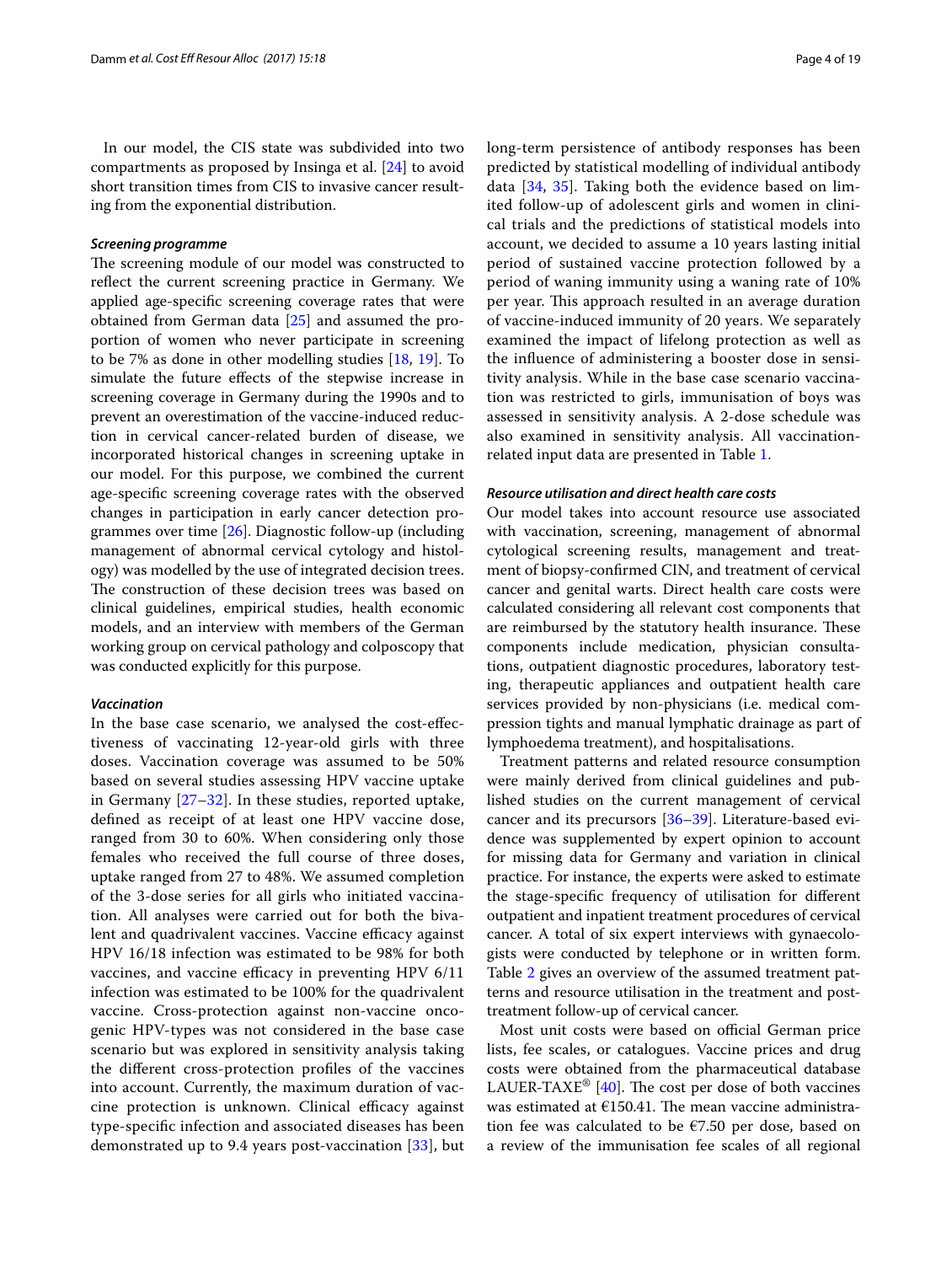| Page 5 of |  |
|-----------|--|
|           |  |

<span id="page-4-0"></span>

| Parameter                                                                                          | Value                                            |       | Source     |
|----------------------------------------------------------------------------------------------------|--------------------------------------------------|-------|------------|
| Vaccine efficacy                                                                                   | HPV 16/18 in females                             | 98%   | [81, 82]   |
|                                                                                                    | HPV 6/11 in females (quadrivalent vaccine only)  | 100%  | [83]       |
|                                                                                                    | HPV 16/18 in males                               | 90.4% | [84]       |
|                                                                                                    | HPV 6/11 in males (quadrivalent vaccine only)    | 90.4% | [84]       |
| Cross-protection provided by the quadrivalent vaccine<br>(considered in sensitivity analysis only) | HPV 31/33/35/39/45/51/52/56/58/59                | 32.5% | [85, 86]   |
| Cross-protection provided by the bivalent vaccine<br>(considered in sensitivity analysis only)     | HPV 31/33/35/39/45/51/52/56/58/59                | 68.4% | [86]       |
| Duration of full protection                                                                        | 10 years                                         |       | Assumption |
| Waning (after the duration of full protection)                                                     | 0.1 per year                                     |       | Assumption |
| Vaccination coverage                                                                               | 50%                                              |       | Assumption |
| Age at vaccination                                                                                 | 12 years                                         |       | Assumption |
| Booster vaccination                                                                                | No booster vaccination in the base case analysis |       | Assumption |

*HPV* human papillomavirus

Associations of Statutory Insurance Physicians in Germany. Charges for outpatient visits as well as outpatient diagnostic and treatment procedures were based on the physician fee scale (Einheitlicher Bewertungsmaßstab, EBM) of the statutory health insurance. Hospitalisation costs were retrieved from the German diagnosis-related group (DRG) catalogue using a base rate of  $\epsilon$ 2935.78 and the cost weights of various DRGs (N01A, N01E, N03B, N09Z, N15Z, and N60A). Costs of inpatient palliative care and treatment were calculated assuming a length of stay of 30 days and combining the DRG N60B with a supplementary fee for palliative care (ZE60.01). All direct costs were adjusted for patient co-payments. Cost estimates for treating CIN 3 and CIS were taken from a German resource use study providing intervention costs associated with a PAP IV diagnosis of the Munich Cytological Classifcation, which corresponds to severe dysplasia and CIS [\[41](#page-17-18)]. Costs for treating genital warts were based on own calculations using data from a German cost-of-illness study [[42\]](#page-17-19). All costs are reported in 2010 euros. Where 2010 prices were not available, prices were infated to 2010 values using the German consumer price index (CPI). The base case values of the aggregated direct health care costs are summarised in Table [3](#page-6-0).

## *Indirect costs*

Indirect costs in terms of production losses were considered when adopting a societal perspective. Data on absence from work due to HPV-associated illness were obtained from the statistics of a German sickness fund [\[43\]](#page-17-20) using year 2008 information. Indirect costs were calculated by the friction cost approach assuming the friction period equal to the average duration of a vacant job position. According to a report of the Federal Employment Agency [\[44](#page-17-21)], this period was assumed to be 63 days. Cost per work day lost was estimated at  $€85.13$ using 2010 data on monetary compensation and number of employees in Germany from the Federal Statistical Office  $[45]$  $[45]$  $[45]$ . Indirect costs due to CIN and cervical cancer were weighted by age-specifc employment rates of women to avoid an overestimation of the production losses. All indirect cost inputs are summarised in Table [4](#page-8-0).

## *Health state utilities*

In the absence of utility values that are specifc to Germany, the data for calculating quality-adjusted life years (QALYs) were taken from the international literature and previous health economic models. These studies applied diferent methods for eliciting QALY weights including the use of the EQ-5D questionnaire  $[46]$  $[46]$ , the time tradeoff technique  $[47]$  $[47]$ , and an expert-based application of the Health Utility Index (HUI) Mark II [[48\]](#page-17-25). The selection of utility values was guided by the model structure. The utility values used in our model are presented in Table [5](#page-9-0). We assumed the baseline utility value of normal health to be 1.0. Estimates for the duration of reductions in quality of life were mainly based on expert opinion. QALY losses associated with Pap smear-based screening and diagnostic follow-up of cytological and histological results were not considered in our modelling approach.

## *Discounting*

In the base case analysis, future costs and health efects were discounted at an annual rate of 3% as recommended by guidelines of the Institute for Quality and Efficiency in Health Care [[49](#page-17-26)] and the STIKO [[10](#page-16-8)]. Other German recommendations on health economic evaluation, also referred to as Hanover Consensus, favour a discount rate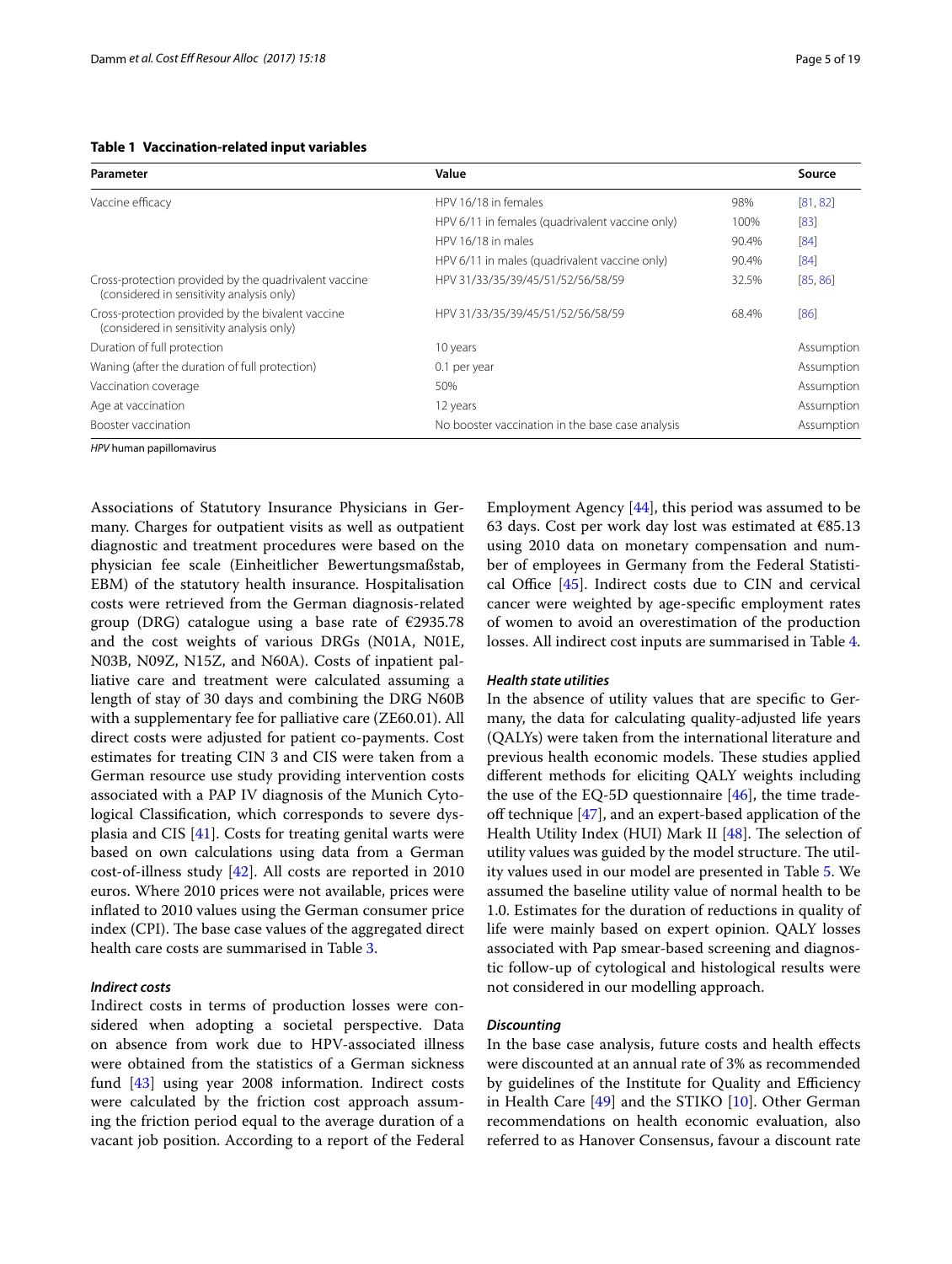| Cervical cancer stage (FIGO<br>classification) or treatment phase | Treatment patterns and resource utilisation                                                               |        |
|-------------------------------------------------------------------|-----------------------------------------------------------------------------------------------------------|--------|
| FIGO IA1                                                          | Conisation                                                                                                | 60%    |
|                                                                   | Conisation with pelvic lymph node dissection                                                              | 10%    |
|                                                                   | Simple hysterectomy                                                                                       | 20%    |
|                                                                   | Simple hysterectomy with pelvic lymph node dissection                                                     | 10%    |
| FIGO IA2                                                          | Conisation with pelvic lymph node dissection                                                              | 20%    |
|                                                                   | Radical trachelectomy with pelvic lymph node dissection                                                   | 10%    |
|                                                                   | Simple hysterectomy                                                                                       | 10%    |
|                                                                   | Simple hysterectomy with pelvic lymph node dissection                                                     | 60%    |
| FIGO IB1                                                          | Radical hysterectomy with pelvic lymph node dissection                                                    | 64%    |
|                                                                   | Radical hysterectomy with pelvic lymph node dissection and adjuvant chemoradiotherapy                     | 16%    |
|                                                                   | Radical trachelectomy with pelvic lymph node dissection                                                   | 5%     |
|                                                                   | Chemoradiotherapy                                                                                         | 15%    |
| FIGO IB <sub>2</sub>                                              | Radical hysterectomy with pelvic and paraaortic lymph node dissection                                     | 49%    |
|                                                                   | Radical hysterectomy with pelvic and paraaortic lymph node dissection and adjuvant chemoradio-<br>therapy | 21%    |
|                                                                   | Chemoradiotherapy                                                                                         | 30%    |
| <b>FIGO IIA</b>                                                   | Radical hysterectomy with pelvic and paraaortic lymph node dissection                                     | 35%    |
|                                                                   | Radical hysterectomy with pelvic and paraaortic lymph node dissection and adjuvant chemoradio-<br>therapy | 15%    |
|                                                                   | Chemoradiotherapy                                                                                         | 50%    |
| FIGO IIB                                                          | Radical hysterectomy with pelvic and paraaortic lymph node dissection                                     | 12%    |
|                                                                   | Radical hysterectomy with pelvic and paraaortic lymph node dissection and adjuvant chemoradio-<br>therapy | 18%    |
|                                                                   | Chemoradiotherapy                                                                                         | 70%    |
| <b>FIGO IIIA</b>                                                  | Radical hysterectomy with pelvic and paraaortic lymph node dissection                                     | 2%     |
|                                                                   | Radical hysterectomy with pelvic and paraaortic lymph node dissection and adjuvant chemoradio-<br>therapy | 8%     |
|                                                                   | Chemoradiotherapy                                                                                         | 90%    |
| <b>FIGO IIIB</b>                                                  | Radical hysterectomy with pelvic and paraaortic lymph node dissection                                     | 2%     |
|                                                                   | Radical hysterectomy with pelvic and paraaortic lymph node dissection and adjuvant chemoradio-<br>therapy | 8%     |
|                                                                   | Chemoradiotherapy                                                                                         | 90%    |
| <b>FIGO IVA</b>                                                   | Radical hysterectomy with pelvic and paraaortic lymph node dissection                                     | 2%     |
|                                                                   | Radical hysterectomy with pelvic and paraaortic lymph node dissection and adjuvant chemoradio-<br>therapy | 8%     |
|                                                                   | Chemoradiotherapy                                                                                         | 80%    |
|                                                                   | Exenteration                                                                                              | 2%     |
|                                                                   | Exenteration and adjuvant chemoradiotherapy                                                               | 8%     |
| FIGO IVB                                                          | Chemoradiotherapy                                                                                         | 40%    |
|                                                                   | Palliative chemotherapy                                                                                   | 60%    |
| Post-treatment follow-up                                          | Outpatient visits, Pap-smears, and pelvic and abdominal ultrasonography                                   | 100%   |
|                                                                   | Hormone replacement therapy (women <50 years)                                                             | 50%    |
|                                                                   | Manual lymphatic drainage and medical compression tights                                                  | 10-30% |

<span id="page-5-0"></span>**Table 2 Treatment patterns and resource utilisation in the treatment and post-treatment follow-up of cervical cancer (percentages are average values based on experts' responses)**

*FIGO* International Federation of Gynecology and Obstetrics

of 5% [[50](#page-17-27)], which was considered in sensitivity analysis. In addition, we assessed the impact of diferential discounting (3% for costs and 1.5% for health efects) [\[51\]](#page-17-28).

# **Analytic strategy and sensitivity analysis**

To determine the cost-efectiveness of the introduction of HPV vaccination in Germany, we calculated incremental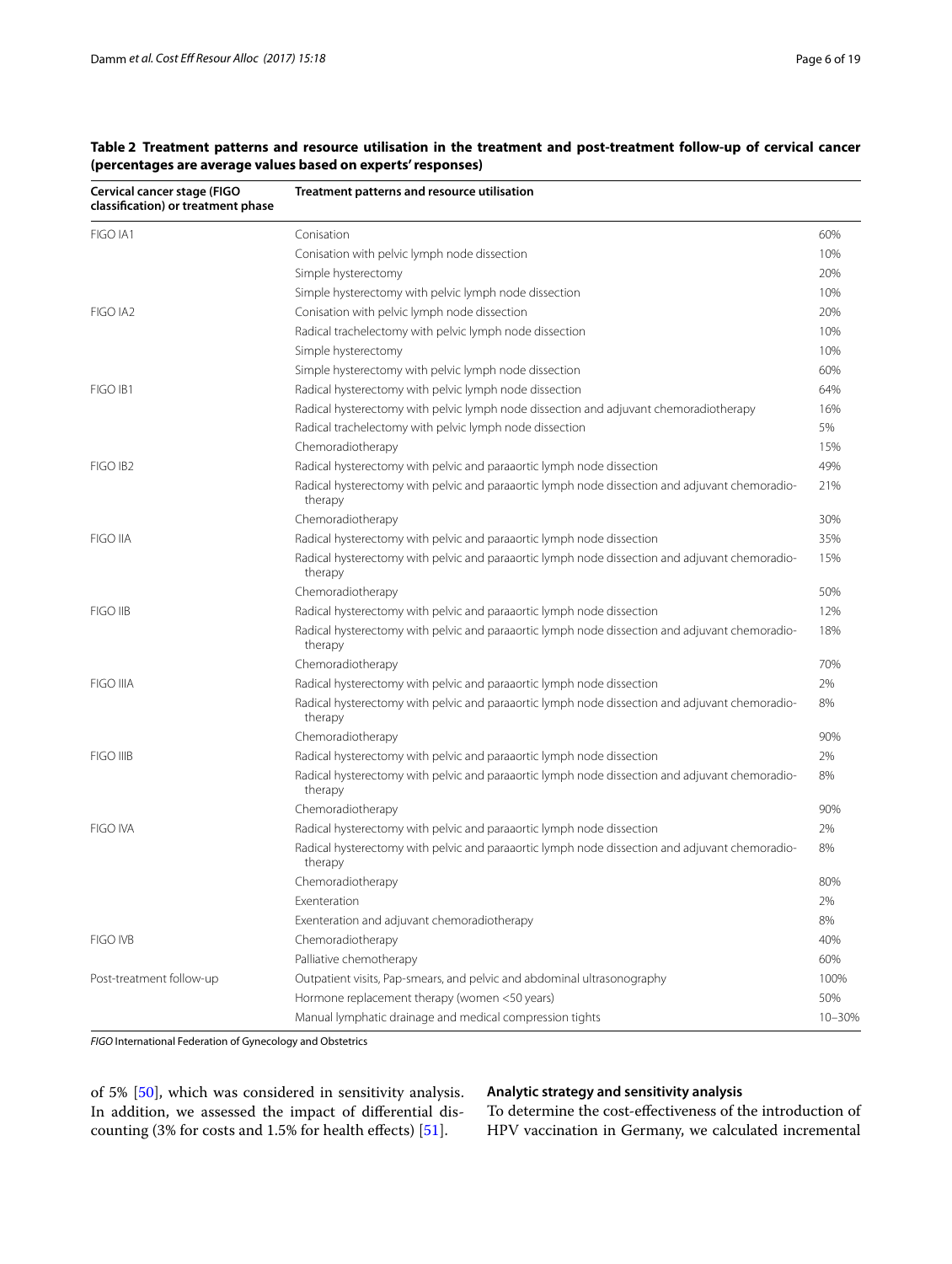# <span id="page-6-0"></span>**Table 3 Direct health care costs**

| Parameter                                                                                                                | Direct costs ( $\epsilon$ , 2010 price level) |           |
|--------------------------------------------------------------------------------------------------------------------------|-----------------------------------------------|-----------|
| Vaccination costs                                                                                                        |                                               |           |
| Vaccine (initial series of 3 doses)                                                                                      | 451.23                                        |           |
| Administration (initial series of 3 doses)                                                                               | 22.50                                         |           |
| Booster shot (per dose)                                                                                                  | 150.41                                        |           |
| Administration of booster shot (per dose)                                                                                | 7.50                                          |           |
| Costs of screening, management of abnormal cytological screening results, and observational follow-up of CIN 1 and CIN 2 |                                               |           |
| Cytological screening (Pap smear)                                                                                        | 25.23                                         |           |
| Follow-up smear (including quarterly Gynaecologist's fee and optional colposcopy)                                        | $\leq$ 59 years                               | 20.15     |
|                                                                                                                          | $60 +$ years                                  | 20.33     |
| HPV test (including quarterly Gynaecologist's fee)                                                                       | $\leq$ 59 years                               | 44.77     |
|                                                                                                                          | $60 +$ years                                  | 44.94     |
| HPV test and follow-up smear (including quarterly Gynaecologist's fee)                                                   | $\leq$ 59 years                               | 50.55     |
|                                                                                                                          | $60 +$ years                                  | 50.73     |
| Colposcopy (including quarterly Gynaecologist's fee)                                                                     | $\leq$ 59 years                               | 14.37     |
|                                                                                                                          | $60 +$ years                                  | 14.54     |
| Biopsy and histology                                                                                                     | 129.47                                        |           |
| Costs of CIN/CIS treatment and post-treatment follow-up                                                                  |                                               |           |
| Conisation of the cervix (CIN 1 and CIN 2)                                                                               | $\leq$ 39 years                               | 525.05    |
|                                                                                                                          | 40-59 years                                   | 531.22    |
|                                                                                                                          | $60 +$ years                                  | 534.17    |
| Treatment of CIN 3 and CIS                                                                                               | 1621.53                                       |           |
| Post-treatment follow-up of CIN/CIS (year 1 and 2 after treatment)                                                       | $\leq$ 59 years                               | 70.71     |
|                                                                                                                          | $60 +$ years                                  | 71.06     |
| Costs of cervical cancer treatment and post-treatment follow-up                                                          |                                               |           |
| Diagnostics of symptom-detected cervical cancer                                                                          | $\leq$ 59 years                               | 323.03    |
|                                                                                                                          | $60 +$ years                                  | 324.08    |
| Diagnostics of screen-detected cervical cancer                                                                           | $\leq$ 59 years                               | 179.18    |
|                                                                                                                          | $60 +$ years                                  | 180.06    |
| Treatment of cervical cancer (FIGO I)                                                                                    | $\leq$ 59 years                               | 7586.98   |
|                                                                                                                          | $60 +$ years                                  | 7591.22   |
| Treatment of cervical cancer (FIGO II)                                                                                   | $\leq$ 59 years                               | 11,455.22 |
|                                                                                                                          | $60 +$ years                                  | 11,456.94 |
| Treatment of cervical cancer (FIGO III)                                                                                  | $\leq$ 59 years                               | 12,380.21 |
|                                                                                                                          | $60 +$ years                                  | 12,380.70 |
| Treatment of cervical cancer (FIGO IV)                                                                                   | $\leq$ 59 years                               | 10,615.72 |
|                                                                                                                          | $60 +$ years                                  | 10,616.21 |
| Post-treatment follow-up of cervical cancer (year 1 after treatment)                                                     | $\leq$ 49 years                               | 841.53    |
|                                                                                                                          | 50-59 years                                   | 835.65    |
|                                                                                                                          | $60 +$ years                                  | 836.35    |
| Post-treatment follow-up of cervical cancer (year 2 after treatment)                                                     | $\leq$ 49 years                               | 428.13    |
|                                                                                                                          | 50-59 years                                   | 422.25    |
|                                                                                                                          | $60 +$ years                                  | 422.95    |
| Post-treatment follow-up of cervical cancer (year 3 after treatment)                                                     | $\leq$ 49 years                               | 352.42    |
|                                                                                                                          | 50-59 years                                   | 346.54    |
|                                                                                                                          | $60 +$ years                                  | 347.24    |
| Post-treatment follow-up of cervical cancer (year 4 and 5 after treatment)                                               | $\leq$ 49 years                               | 282.50    |
|                                                                                                                          | 50-59 years                                   | 276.62    |
|                                                                                                                          | $60 +$ years                                  | 276.97    |
|                                                                                                                          |                                               |           |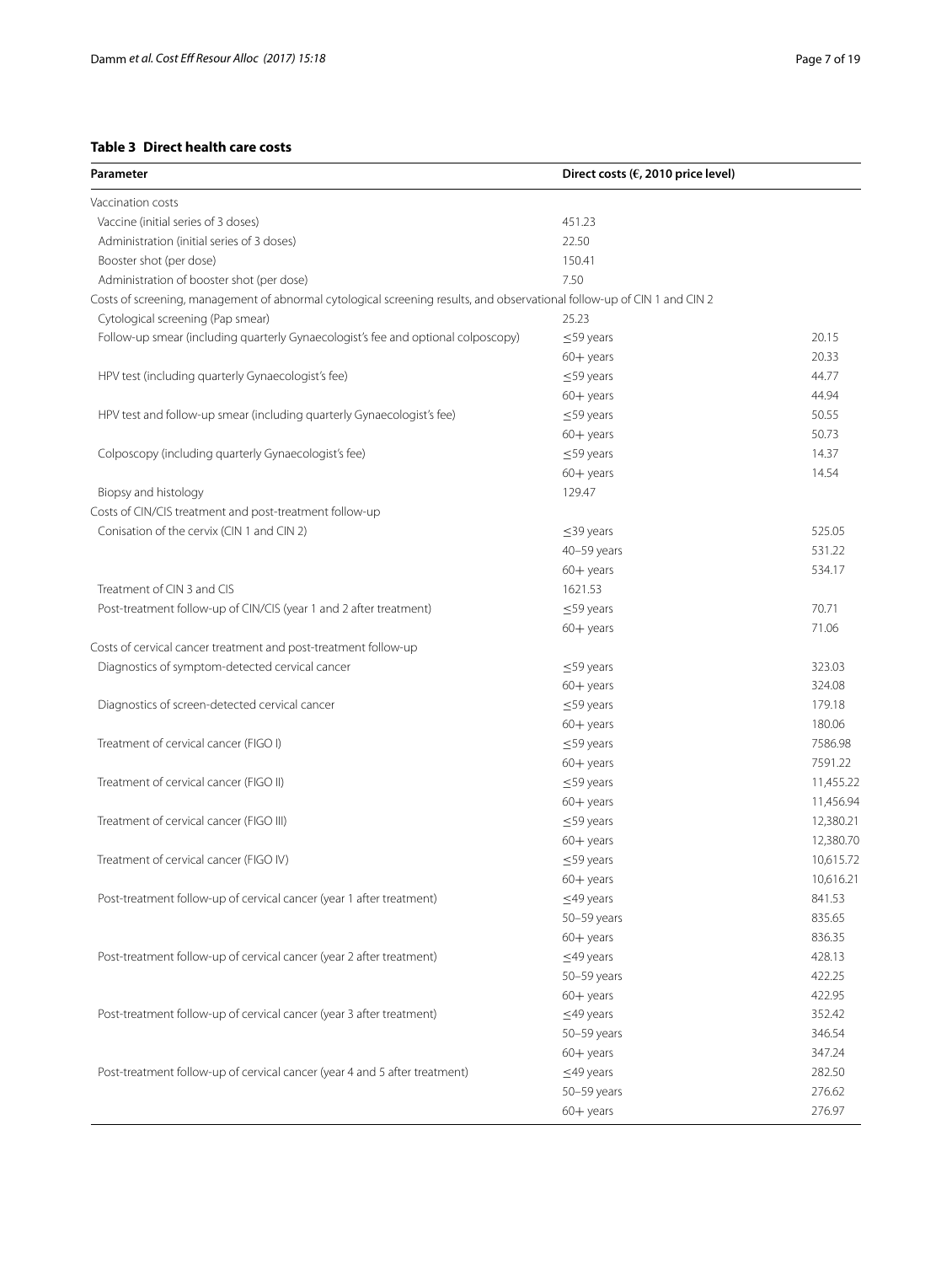## **Table 3 continued**

| Parameter                                                                         | Direct costs ( $\epsilon$ , 2010 price level) |        |
|-----------------------------------------------------------------------------------|-----------------------------------------------|--------|
| Post-treatment follow-up of cervical cancer (from year 6 after treatment onwards) | $\leq$ 49 years                               | 262.35 |
|                                                                                   | 50-59 years                                   | 256.47 |
|                                                                                   | $60 +$ years                                  | 256.65 |
| Inpatient palliative care and treatment                                           | 7518.09                                       |        |
| Costs of genital warts treatment                                                  |                                               |        |
| Treatment of genital warts in females                                             | 572.14                                        |        |
| Treatment of genital warts in males                                               | 396.69                                        |        |

*CIN* cervical intraepithelial neoplasia, *CIS* carcinoma in situ, *FIGO* International Federation of Gynecology and Obstetrics

cost-efectiveness ratios (ICERs) using life years (LYs) gained and QALYs gained as outcome measures. The base case analysis was carried out from the German health care payer perspective, which is the perspective of the statutory health insurance funds (taking account of reimbursed direct costs only), and from the societal perspective (considering reimbursed direct costs as well as indirect costs). Patient co-payments were not included in both perspectives since not all relevant sources provided sufficient details on that aspect.

We evaluated the long-term health and economic efects of vaccinating 12-year-old girls against HPV alongside the current cytology-based cervical cancer screening programme compared to an exclusive continuation of the cytological screening programme. Deterministic sensitivity analyses were performed to test the robustness of the results to changes in model input data and assumptions. The impact of varying single model parameters was examined by one-way sensitivity analyses. Parameters varied were characteristics of the vaccination programme, costs, utilities, and the discount rate. Furthermore, we assessed the implication of incorporating vaccine-specifc cross-protection and evaluated the additional impact of vaccinating boys. Since a 2-dose schedule showed equivalent antibody response and similar efficacy to the standard 3-dose regimen [\[52](#page-17-29)[–54](#page-17-30)], we also analysed the cost-efectiveness of administering only two doses at the age of 12 years assuming the same level of protection. Multivariate sensitivity analyses were carried out in terms of best-case (6/11/16/18 efficacy: 100%; vaccine-specific cross-protection: 32.5 or 68.4%; lifelong protection; 20% increase in screening and treatment cost; 20% increase in quality of life detriments; societal perspective) and worst-case  $(6/11/16/18)$  efficacy: 80%; no cross-protection; average duration of protection: 15 years; 20% decrease in screening and treatment cost; 20% decrease in quality of life detriments; health care payer perspective) analyses.

# **Model calibration and validation**

Model calibration is the process of adjusting input parameter values until the simulation output matches empirical data. Our model was calibrated to refect observations on age-specifc prevalence of HPV infection  $[55-59]$  $[55-59]$  $[55-59]$ , age-specific prevalence of CIN  $[60]$  $[60]$ , age-specific incidence and mortality of cervical cancer [\[61](#page-18-8)], as well as HPV type-distribution in diferent cervical disease states [[57,](#page-18-9) [62–](#page-18-10)[65\]](#page-18-11). When data for Germany were not available, we used data from other countries. The modifcation of parameter values and the subsequent comparison of the simulation results with the observed data were performed manually. Furthermore, we used age-specifc adjustment factors for four groups of parameters (progression probabilities of cancer, regression probabilities, detection of cancer by symptoms, and mortality of cervical cancer) to achieve a better ft to the observed data. More details regarding both the model calibration process and the results of the model validation have been previously published [\[12](#page-16-10)].

#### **Systematic literature review**

We performed a systematic literature review to compare our results with fndings of previously published studies on the cost-efectiveness of HPV vaccination in Germany. A PubMed-based literature search was conducted using the following search terms: ("HPV" OR "human papillomavirus") AND ("vaccine" OR "vaccination" OR "immunisation" OR "immunization") AND ("cost-efectiveness" OR "economic") AND "Germany". This search was complemented by scanning reference lists of previously identifed full-text articles. A study was included if it met the following criteria: (i) it was an economic evaluation of HPV vaccination in Germany, (ii) it was conducted from a health care payer or a societal perspective, (iii) it was written in English or German, and (iv) it was published as a full-text article.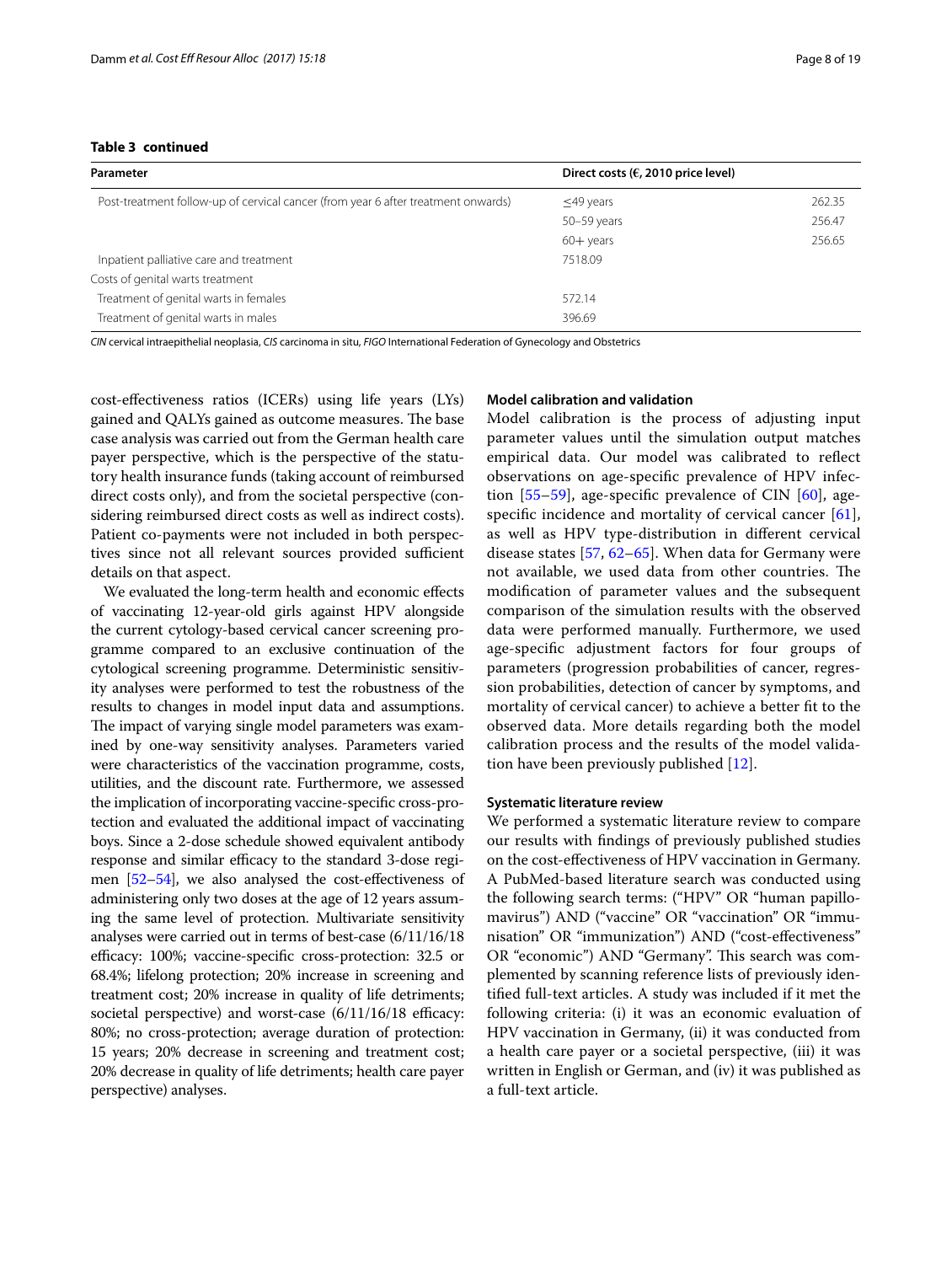<span id="page-8-0"></span>

| Parameter                                      | Average absence from work (days) <sup>a</sup> | Indirect costs ( $\epsilon$ , 2010 price level) <sup>b</sup> |                    |
|------------------------------------------------|-----------------------------------------------|--------------------------------------------------------------|--------------------|
| Treatment of CIN 1 and CIN 2                   | 15.9                                          | 15-19 years                                                  | 336.50             |
|                                                |                                               | 20-24 years                                                  | 835.26             |
|                                                |                                               | 25-29 years                                                  | 965.33             |
|                                                |                                               | 30-34 years                                                  | 977.31             |
|                                                |                                               | 35-39 years                                                  | 1009.89            |
|                                                |                                               | 40-44 years                                                  | 1063.18            |
|                                                |                                               | 45-49 years                                                  | 1060.82            |
|                                                |                                               | 50-54 years                                                  | 1010.30            |
|                                                |                                               | 55-59 years                                                  | 853.97             |
|                                                |                                               | 60-64 years                                                  | 410.89             |
| Treatment of CIN 3 and CIS                     | 21.3                                          | $15-19$ years                                                | 450.79             |
|                                                |                                               | 20-24 years                                                  | 1118.93            |
|                                                |                                               | 25-29 years                                                  | 1293.18            |
|                                                |                                               | 30-34 years                                                  | 1309.23            |
|                                                |                                               | 35-39 years                                                  | 1352.87            |
|                                                |                                               | 40-44 years                                                  | 1424.25            |
|                                                |                                               | 45-49 years                                                  | 1421.10            |
|                                                |                                               | 50-54 years                                                  | 1353.42            |
|                                                |                                               | 55-59 years                                                  | 1144.00            |
|                                                |                                               | 60-64 years                                                  | 550.44             |
| Treatment of cervical cancer (all FIGO stages) | 44.4                                          | $15-19$ years                                                | 939.67             |
|                                                |                                               | $20 - 24$ years                                              | 2332.42            |
|                                                |                                               | 25-29 years                                                  | 2695.65            |
|                                                |                                               | 30-34 years                                                  | 2729.11            |
|                                                |                                               | 35-39 years                                                  | 2820.06            |
|                                                |                                               | 40-44 years                                                  | 2968.87            |
|                                                |                                               | 45-49 years                                                  | 2962.30            |
|                                                |                                               | 50-54 years                                                  | 2821.22            |
|                                                |                                               | 55-59 years                                                  | 2384.68            |
|                                                |                                               | 60-64 years                                                  | 1147.39            |
| Death due to cervical cancer (all FIGO stages) | 63 (friction period)                          | $15-19$ years                                                | 1333.31            |
|                                                |                                               | 20-24 years                                                  | 3309.52            |
|                                                |                                               | 25-29 years                                                  | 3824.91            |
|                                                |                                               | 30-34 years                                                  | 3872.38            |
|                                                |                                               | 35-39 years                                                  | 4001.44            |
|                                                |                                               | 40-44 years                                                  | 4212.58            |
|                                                |                                               | 45-49 years                                                  | 4203.26            |
|                                                |                                               | 50-54 years                                                  | 4003.08            |
|                                                |                                               | 55-59 years                                                  | 3383.67            |
|                                                |                                               | 60-64 years                                                  | 1628.06            |
| Treatment of genital warts in females          | 7.7                                           | 15-64 years                                                  | 30.81 <sup>c</sup> |
| Treatment of genital warts in males            | 8.7                                           | 15-64 years                                                  | $28.14^c$          |

*CIN* cervical intraepithelial neoplasia, *CIS* carcinoma in situ, *FIGO* International Federation of Gynecology and Obstetrics

 $a$  Average duration of absence from work in patients who missed work because of illness

<sup>b</sup> Weighted by age-specifc employment rates of women

 $\cdot$  Not weighted by age-specific employment rates as the fraction of genital warts patients who missed work was estimated directly on the basis of a German study [[42\]](#page-17-19)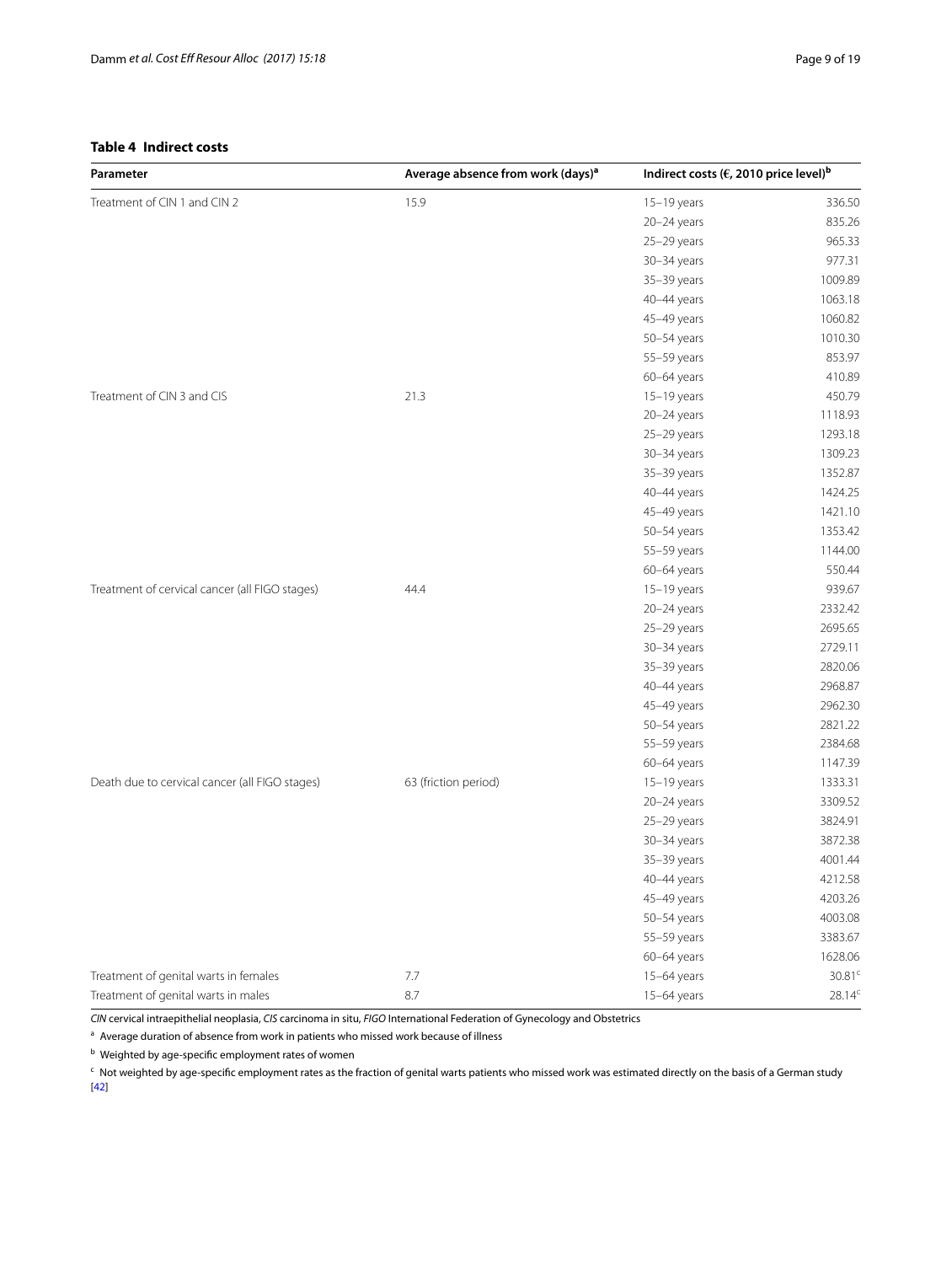| <b>Health state</b>        | <b>Utility value</b> | <b>Duration</b>             | Source                                |
|----------------------------|----------------------|-----------------------------|---------------------------------------|
| Treatment of CIN 1         | 0.91                 | 2 months                    | $[47]$                                |
| Treatment of CIN 2         | 0.87                 | 2 months                    | $[47]$                                |
| Treatment of CIN 3         | 0.87                 | 2 months                    | $[47]$                                |
| Treatment of CIS           | 0.80                 | 2 months                    | $[48]$                                |
| Follow-up of CIS           | 0.97                 | 1.8 years (22 months)       | $[48]$                                |
| Treatment of FIGO I        | 0.65                 | 6 months                    | [87]                                  |
| Follow-up of FIGO I        | 0.97                 | Up to 4.5 years (54 months) | [48, 87]                              |
| Treatment of FIGO II       | 0.56                 | 6 months                    | [87]                                  |
| Follow-up of FIGO II       | 0.90                 | Up to 4.5 years (54 months) | [48, 87]                              |
| Treatment of FIGO III      | 0.56                 | 6 months                    | [87]                                  |
| Follow-up of FIGO III      | 0.90                 | Up to 4.5 years (54 months) | [48, 87]                              |
| Treatment of FIGO IV       | 0.48                 | 6 months                    | [88]                                  |
| Follow-up of FIGO IV       | 0.62                 | Up to 4.5 years (54 months) | [48, 87]                              |
| Palliative care            | 0.29                 | 1 month                     | [89]                                  |
| Treatment of genital warts | 0.93                 | 2 months                    | [46, 48] (mean value of both sources) |

## <span id="page-9-0"></span>**Table 5 Utility values**

*CIN* cervical intraepithelial neoplasia, *CIS* carcinoma in situ, *FIGO* International Federation of Gynecology and Obstetrics

## **Results**

#### **Public health impact and costs**

The continuation of the current cytology-based screening programme without additional HPV vaccination led to approximately 271,000 cervical cancer cases and about 78,000 cervical cancer deaths when considering a 100-year time horizon. In the same period, low-risk HPV infections caused about 10 million cases of genital warts. In our model, even without HPV vaccination, cervical cancer incidence decreased during the frst years of the simulated time horizon, which was related to increased screening coverage in the past. Discounted direct costs were  $E15.4$  billion for the scenario without vaccination. More than 60% of these costs were incurred by screening and related follow-up procedures.

With implemented HPV vaccination, our model projected about 171,000 cervical cancer cases and about 54,000 cervical cancer deaths. This means that supplementing the current screening practice with vaccination of 12-year-old girls with an assumed coverage of 50% prevented approximately 100,000 cervical cancer cases and 24,000 deaths over a time horizon of 100 years. These fgures correspond to a 37% reduction in cervical cancer and a 30% reduction in cervical cancer mortality. Vaccination with the quadrivalent vaccine was additionally associated with an overall reduction in genital warts of 88%. About 40% of all prevented cases of genital warts were prevented in males due to herd efects. Expected vaccination costs were €3.5 billion. Overall direct costs (compared to screening only) increased by  $E2.8$  and  $E1.6$ billion for the bivalent and the quadrivalent vaccine, respectively. Table [6](#page-10-0) shows the discounted costs considering a 100-year time horizon.

#### **Cost‑efectiveness**

Under base case assumptions, the discounted ICERs of a 3-dose schedule were €53,807 per LY and €34,249 per QALY for the bivalent vaccine and €30,910 per LY and  $€14,711$  per OALY for the quadrivalent vaccine when adopting a health care payer perspective. Inclusion of indirect costs decreased the ICERs to €28,047 and €8984 per QALY for the bivalent and the quadrivalent vaccine, respectively. Cost-efectiveness results of the base case analysis are summarised in Table [7](#page-10-1).

#### **Sensitivity analysis**

Model results were highly sensitive to assumptions about the discount rate and the vaccination age. Vaccinating 16-year-old girls was more cost-efective than vaccinating 12-year-old girls as long as no lifelong protection was assumed. Changes in duration of protection (minimum duration: 10 years of stable protection combined with instant waning of protection afterwards; maximum duration: lifelong protection) had a minor (quadrivalent vaccine) to moderate (bivalent vaccine) impact on the economic results. ICERs increased with increasing coverage due to the combination of diminishing marginal beneft of vaccine-induced protection in the population and linearly increasing vaccination cost. In scenarios with low coverage ( $\leq$ 20%), the use of the quadrivalent vaccine led to cost savings from a societal perspective. However, a low coverage was also associated with fewer prevented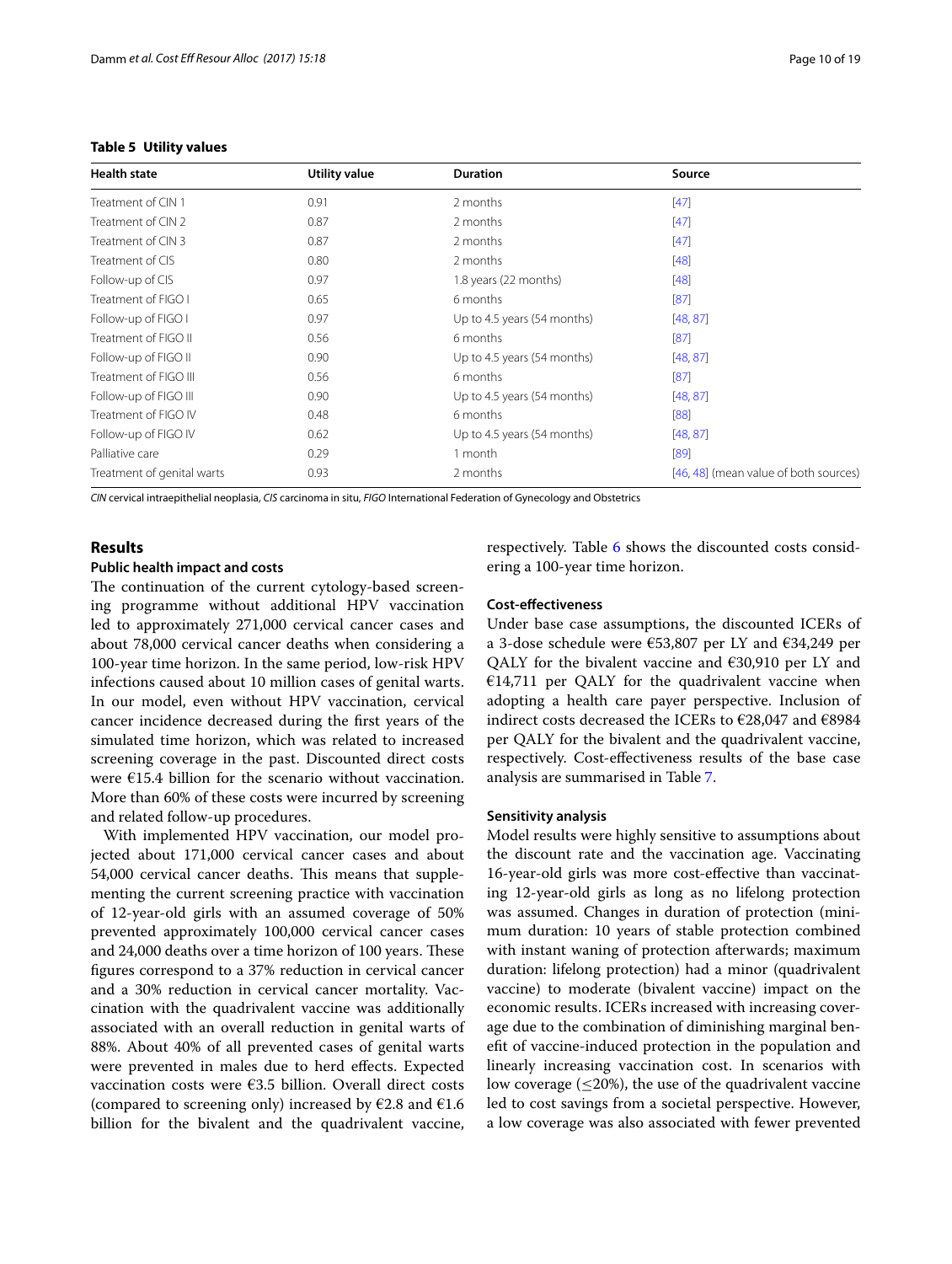## <span id="page-10-0"></span>**Table 6 Discounted costs over a 100-year time horizon**

| Discounted costs ( $\epsilon$ in thousands)                                                                       |              |            | No vaccination Bivalent vaccination Ouadrivalent vaccination |
|-------------------------------------------------------------------------------------------------------------------|--------------|------------|--------------------------------------------------------------|
| Direct costs                                                                                                      |              |            |                                                              |
| Vaccine (3 doses)                                                                                                 | $\mathbf{0}$ | 3,461,711  | 3,461,711                                                    |
| Vaccine administration (3 doses)                                                                                  | $\Omega$     | 172,614    | 172,614                                                      |
| Screening                                                                                                         | 8,825,905    | 8,829,506  | 8,829,506                                                    |
| Diagnostic follow-up of abnormal cytological screening<br>results and observational management of CIN 1 and CIN 2 | 1,481,795    | 1,370,223  | 1,349,669                                                    |
| Treatment of CIN                                                                                                  | 1,739,325    | 1,387,470  | 1,349,167                                                    |
| Treatment of CIS                                                                                                  | 498,381      | 347,349    | 347,349                                                      |
| Treatment of cervical cancer                                                                                      | 1,233,413    | 1,013,599  | 1,013,599                                                    |
| Treatment of genital warts in females                                                                             | 1,093,366    | 1,093,360  | 337,162                                                      |
| Treatment of genital warts in males                                                                               | 556,932      | 556,924    | 178,880                                                      |
| Total direct costs                                                                                                | 15,429,116   | 18,232,756 | 17,039,658                                                   |
| Indirect costs (due to work loss)                                                                                 |              |            |                                                              |
| Treatment of CIN                                                                                                  | 1,978,965    | 1,618,578  | 1,566,941                                                    |
| Treatment of CIS                                                                                                  | 338,862      | 234,758    | 234,758                                                      |
| Treatment of cervical cancer                                                                                      | 198,247      | 154,987    | 154,987                                                      |
| Treatment of genital warts in females                                                                             | 58,878       | 58,878     | 18,156                                                       |
| Treatment of genital warts in males                                                                               | 39,507       | 39,507     | 12,689                                                       |
| Total indirect costs                                                                                              | 2,614,460    | 2,106,708  | 1,987,532                                                    |
| Total costs                                                                                                       |              |            |                                                              |
| Total direct and indirect costs                                                                                   | 18,043,576   | 20,339,463 | 19,027,190                                                   |

*CIN* cervical intraepithelial neoplasia, *CIS* carcinoma in situ

## <span id="page-10-1"></span>**Table 7 Base case cost-efectiveness results (3-dose schedule)**

| Discounted costs $(\epsilon)$ , health outcomes and ICERs | No vaccination | <b>Bivalent vaccination</b> | <b>Ouadrivalent vaccination</b> |
|-----------------------------------------------------------|----------------|-----------------------------|---------------------------------|
| Direct costs                                              | 15,429,115,908 | 18,232,755,877              | 17,039,657,688                  |
| Incremental direct costs <sup>a</sup>                     |                | 2,803,639,969               | 1,610,541,780                   |
| Direct and indirect costs                                 | 18,043,576,056 | 20,339,463,474              | 19,027,189,752                  |
| Incremental total costs <sup>a</sup>                      |                | 2,295,887,418               | 983,613,696                     |
| LYs lost                                                  | 377,884        | 325,779                     | 325,779                         |
| Incremental LYs gained <sup>a</sup>                       |                | 52,105                      | 52,105                          |
| OALYs lost                                                | 547,617        | 465,757                     | 438,136                         |
| Incremental QALYs gained <sup>a</sup>                     |                | 81,860                      | 109,481                         |
| ICER ( $E/LY$ ), health care payer perspective            |                | 53,807                      | 30,910                          |
| ICER ( $E/LY$ ), societal perspective                     |                | 44,063                      | 18,878                          |
| ICER ( $E/QALY$ ), health care payer perspective          |                | 34,249                      | 14,711                          |
| ICER ( $E/QALY$ ), societal perspective                   |                | 28,047                      | 8984                            |

*ICER* incremental cost-efectiveness ratio, *QALY* quality-adjusted life year, *LY* life year

<sup>a</sup> Compared to no vaccination

cases of cervical cancer (20% coverage: 47,000 prevented cases; 10% coverage: 24,000 prevented cases). Consideration of vaccine-specifc cross-protection benefts yielded ICERs of €24,576 per QALY (at an estimated reduction in cervical cancer cases of 119,000) for the bivalent vaccine and €11,429 per QALY (at approximately 113,000 prevented cervical cancer cases) for the quadrivalent vaccine when taking a health care payer perspective. Figure [2](#page-11-0) shows the results of several one-way sensitivity analyses using the example of the quadrivalent vaccine with a 3-dose schedule.

In the best case scenario of the 3-dose schedule  $(6/11/16/18$  efficacy: 100%; vaccine-specific crossprotection: 32.5 or 68.4%; lifelong protection; 20%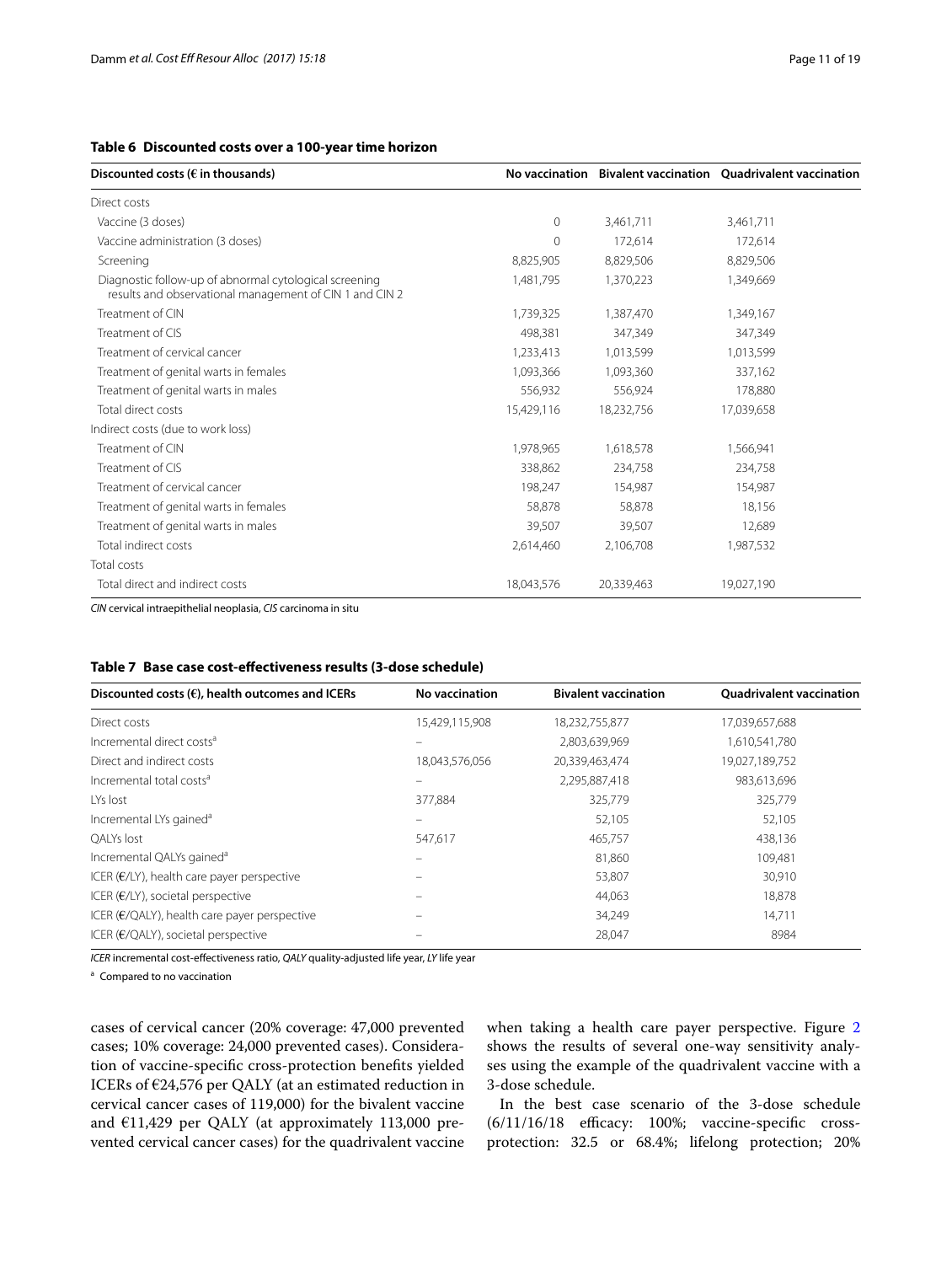

<span id="page-11-0"></span>**Fig. 2** Results of one-way sensitivity analyses for the quadrivalent vaccine (3-dose schedule, health care payer perspective). *Black bars* represent the upper bounds, and *grey bars* represent the lower bounds

increase in screening and treatment cost; 20% increase in quality of life detriments; societal perspective), about 130,000 cervical cancer cases were prevented, and ICERs decreased to  $E11,156$  per QALY for the bivalent vaccine and  $E154$  per QALY for the quadrivalent vaccine. In the worst case scenario of the 3-dose schedule (6/11/16/18 efficacy: 80%; no cross-protection; average duration of protection: 15 years; 20% decrease in screening and treatment cost; 20% decrease in quality of life detriments; health care payer perspective), about 80,000 cervical cancer cases were prevented and ICERs increased to €50,300 per QALY for the bivalent vaccine and €26,532 per QALY for the quadrivalent vaccine.

If the introduction of HPV vaccination was accompanied by an increase of the screening interval for all age cohorts (regardless of whether they received vaccination or not), cost offsets came along with net QALY losses (i.e. ICERs were located in the south-west quadrant of the cost-efectiveness plane) when compared to the existing screening practice and no vaccination.

A 2-dose schedule led to ICERs of €19,450 per QALY for the bivalent vaccine and €3645 per QALY for the quadrivalent vaccine when taking a health care payer perspective. When adopting a societal perspective, the

use of the quadrivalent vaccine with a 2-dose approach appeared to be a cost-saving strategy and the ICER of a 2-dose schedule using the bivalent vaccine decreased to €13,248 per QALY.

Using base case assumptions for vaccinating girls (3-dose schedule with 50% coverage), additional vaccination of 12-year-old boys with three doses and a coverage of 50% resulted in ICERs of €130,449 per QALY for the bivalent vaccine and  $£117,240$  per QALY for the quadrivalent vaccine from a health care payer perspective when compared with vaccinating girls alone. Assuming a low coverage in girls (20%), the cost per QALY of vaccinating boys at a similar coverage level (20%) decreased to  $\epsilon$ 57,024 for the bivalent vaccine and to  $\epsilon$ 37,985 for the quadrivalent vaccine. Assuming a high coverage in girls (80%), additional vaccination of boys (regardless of the coverage level) resulted in ICERs of more than €400,000 per QALY for both vaccines. When using a 2-dose schedule and assuming that two doses are as efective as three doses, ICERs of vaccinating boys remained above €50,000 and  $\epsilon$ 200,000 per QALY in scenarios with moderate and high coverage in girls, respectively. Results of additional vaccination of boys with two or three doses are summarised in Table [8](#page-12-0).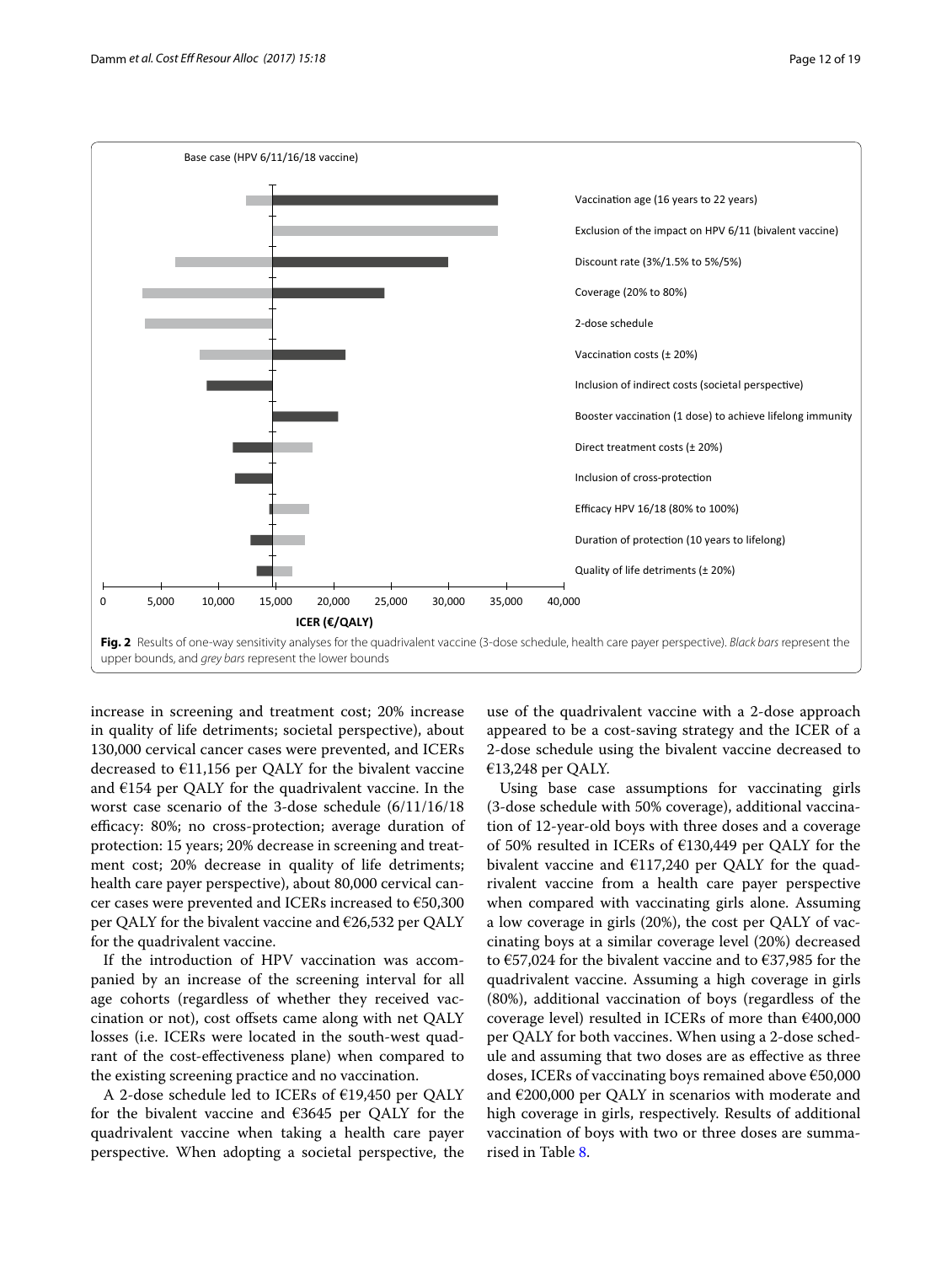|                            | Table 8 Cost-effectiveness of vaccinating boys                   |                                          |                    | and girls compared with vaccinating girls alone |                      |                             |                           |         |                                  |         |                      |             |
|----------------------------|------------------------------------------------------------------|------------------------------------------|--------------------|-------------------------------------------------|----------------------|-----------------------------|---------------------------|---------|----------------------------------|---------|----------------------|-------------|
| Vaccination strategy       |                                                                  | or (cover-<br>Comparat                   |                    | Incremental cases prevented                     | <b>ICER (E/QALY)</b> |                             |                           |         |                                  |         |                      |             |
|                            |                                                                  | age in 12-year-old<br>girls, no vaccina- | (undiscounted)     |                                                 |                      | <b>Bivalent vaccination</b> |                           |         | Quadrivalent vaccination         |         |                      |             |
| in 12-year-old<br>Coverage | in 12-year-old<br>Coverage                                       | tion of boys), %                         | Cervical<br>cancer | Cervical cancer<br>death                        | perspective          | Health care payer           | Societal perspec-<br>tive |         | Health care payer<br>perspective |         | Societal perspective |             |
| girls, %                   | boys, %                                                          |                                          |                    |                                                 | 2 doses              | 3 doses                     | 2 doses                   | 3 doses | 2 doses                          | 3 doses | 2 doses              | 3 doses     |
| 50 (base case)             | 0 (base case)                                                    | 0 (base case)                            | 99,914             | 23,703                                          | 9,450                | 34,249                      | 13,248                    | 28,047  | 3645                             | 14,711  | Cost-saving          | 8984        |
|                            | 20                                                               | S                                        | 16,899             | 4396                                            | 67,129               | 105,794                     | 61,077                    | 99,742  | 58,549                           | 94,186  | 52,648               | 88,284      |
|                            | Z                                                                |                                          | 32,923             | 8628                                            | 83,602               | 130,449                     | 77,607                    | 124,453 | 73,973                           | 117,240 | 68,118               | 111,386     |
|                            | 8                                                                | S                                        | 37,335             | 9066                                            | 110,977              | 171,424                     | 105,091                   | 165,538 | 98,369                           | 153,849 | 92,625               | 148,105     |
|                            |                                                                  |                                          | 46,844             | 10,815                                          | 15,659               | 28,568                      | 9410                      | 22,318  | Cost-saving                      | 3387    | Cost-saving          | Cost-saving |
|                            |                                                                  |                                          | 28,308             | 7110                                            | 34,669               | 57,024                      | 28,663                    | 51,019  | 19,892                           | 37,985  | 14,223               | 32,316      |
|                            | SO                                                               | 20                                       | 68,041             | 17,040                                          | 37,066               | 60,682                      | 30,959                    | 54,574  | 26,478                           | 46,965  | 20,617               | 41,104      |
|                            | 80                                                               | $\infty$                                 | 87,611             | 22,065                                          | 46,525               | 74,844                      | 40,440                    | 68,758  | 36,033                           | 61,027  | 30,164               | 55,158      |
| 80                         |                                                                  |                                          | 133,226            | 32,295                                          | 25,028               | 42,605                      | 18,873                    | 36,450  | 10,562                           | 24,412  | 4798                 | 18,648      |
| 80                         |                                                                  | 8                                        | 2157               | 658                                             | 313,627              | 475,013                     | 308,346                   | 469,732 | 269,103                          | 410,286 | 263,974              | 405,157     |
| 80                         | SO                                                               | 8                                        | 4365               | 1332                                            | 364,237              | 550,917                     | 358,953                   | 545,633 | 311,264                          | 473,605 | 306,138              | 468,478     |
| 80                         | 80                                                               | ಜ                                        | 5934               | 1809                                            | 413,018              | 624,085                     | 407,724                   | 618,790 | 352,012                          | 534,785 | 346,880              | 529,653     |
|                            | ICER incremental cost-effectiveness ratio, QALY quality-adjusted | life year                                |                    |                                                 |                      |                             |                           |         |                                  |         |                      |             |

<span id="page-12-0"></span>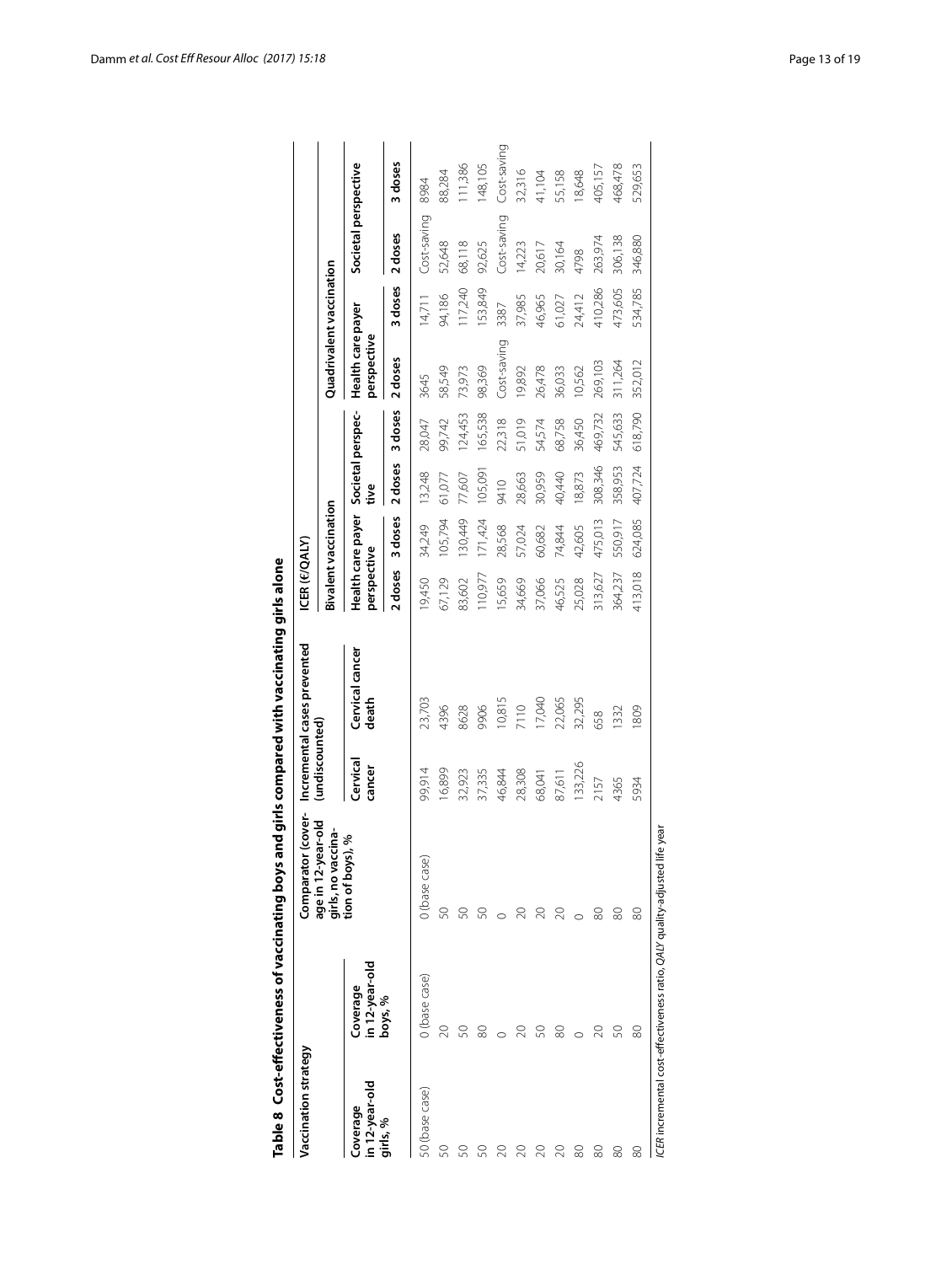## **Systematic literature review of previously published economic evaluations of HPV vaccination in Germany**

The PubMed search resulted in 17 articles published before June 2016, of which three met the inclusion criteria [\[66](#page-18-15)[–68\]](#page-18-16). One further study refecting the German health care setting was identifed by hand-searching reference lists [\[69\]](#page-18-17). Table [9](#page-14-0) gives an overview of the included studies.

Hillemanns et al. [\[69\]](#page-18-17) used a static cohort model to estimate the cost-efectiveness of vaccinating 12-yearold girls alongside the existing cervical cancer screening programme compared to screening alone from the German health care payer perspective. They performed a cost-efectiveness analysis (CEA) and a cost-utility analysis (CUA) of the quadrivalent vaccine assuming a lifelong duration of protection. ICERs of the base case analysis, in which efects on CIN, cervical cancer, and genital warts in women were considered, were €15,684 per LY and €10,530 per QALY. ICERs increased to €16,689 per LY and  $E11,658$  per QALY when genital warts were excluded. Restricting the duration of vaccine-induced protection to 20 years almost doubled the ICERs ( $E28,991$  per LY; €19,445 per QALY).

Schobert et al. [\[67](#page-18-18)] presented results of both a CEA and a CUA using a dynamic transmission model that has already been used to evaluate the cost-efectiveness of HPV vaccination in other countries. They estimated the economic impact of vaccinating girls aged 12–17 years with three doses of the quadrivalent vaccine from a health care payer perspective considering HPV-associated diseases in women (CIN, cervical cancer and genitals warts) and men (genital warts). In the base case analysis, it was assumed that the vaccine provided lifelong protection, and the corresponding ICERs were €10,205 per LY and €5525 per QALY. The cost per QALY increased to about  $£10,000$  when limiting the duration of protection to 20 years or excluding the protection of HPV6/11-associated diseases.

Kotsopoulos et al. [\[66](#page-18-15)] adopted a societal perspective and used a cost-beneft analysis (CBA) based on a static cohort model to quantify the economic impact of a 2-dose schedule of the quadrivalent vaccine in the prevention of HPV-related diseases in females and males (CIN, cervical, vaginal, vulvar and anal cancer, and genital warts). Female vaccination at the age of 12 years led to a benefit–cost ratio (BCR) of 3.3 meaning that  $\epsilon$ 1 invested in HPV vaccination returns  $€3.3$  in terms of prevented medical costs and productivity losses due to premature mortality. BCRs of male vaccination and universal vaccination (i.e. vaccination of males and females) were 0.3 and 1.8, respectively. However, the CBA was limited to a cost comparison (including cost-ofsets) as health benefits were not valued in monetary units. Therefore, from a methodological perspective and in accordance with the commonly accepted defnition of CBA [\[70](#page-18-19)], this study offers only a partial evaluation.

Soergel et al. [[68](#page-18-16)] developed a static model based on the conisation-related neonatal morbidity and mortality in Germany. They conducted both a CEA and a CUA of HPV 16/18 vaccination with measuring the efects of HPV vaccination in terms of a reduced number of conisations and a corresponding decrease in conisation-associated neonatal morbidity and mortality. When vaccinating 12-year-old girls the cost per LY was  $645,101$  and the cost per QALY ranged from €43,505 to €47,885.

## **Discussion**

#### **Summary of key fndings**

In our model, vaccination of 12-year-old girls against HPV was associated with ICERs often considered as good value for money (below  $\epsilon$ 50,000 per QALY). Additional protection against genital warts in females and males by the quadrivalent vaccine improved results substantially. This high impact of the HPV 6/11 component of the quadrivalent vaccine is largely due to the diferent time points at which prevention of HPV-associated outcomes occurs. Genital warts can be prevented relatively soon after vaccination, while the development of cervical cancer usually takes many years. Consequently, the discounting of future events leads to an emphasis on the prevention of genital warts and lowers the infuence of avoided cervical cancer cases on the cost-efectiveness of HPV vaccination. In addition, the indirect benefts of preventing genital warts in males intensify the impact of the protection against HPV 6/11. However, when taking vaccine-specifc cross-protection into account, estimated reduction in cervical cancer was higher for the bivalent vaccine than for the quadrivalent vaccine, despite a higher overall cost per QALY estimate. Inclusion of indirect costs lowered (improved) the ICERs by up to 40%. An even bigger improvement of the cost-efectiveness was shown by using a 2-dose schedule instead of a 3-dose schedule when assuming that two doses are as protective as three doses. This substantial improvement was triggered by the reduction in vaccination costs. By contrast, additional vaccination of boys resulted in mainly high or very high cost-efectiveness ratios, except for scenarios with low coverage in girls. This finding is in line with previous research on the cost-efectiveness of including males in HPV vaccination programmes in high-income countries [\[71](#page-18-20)]. However, male HPV-related cancers were not considered in our analyses, and the model was restricted to heterosexual transmission of HPV infection. Studies focussing on men who have sex with men (MSM) showed that HPV vaccination of MSM is likely to be a cost-efective intervention [\[72–](#page-18-21)[74\]](#page-18-22).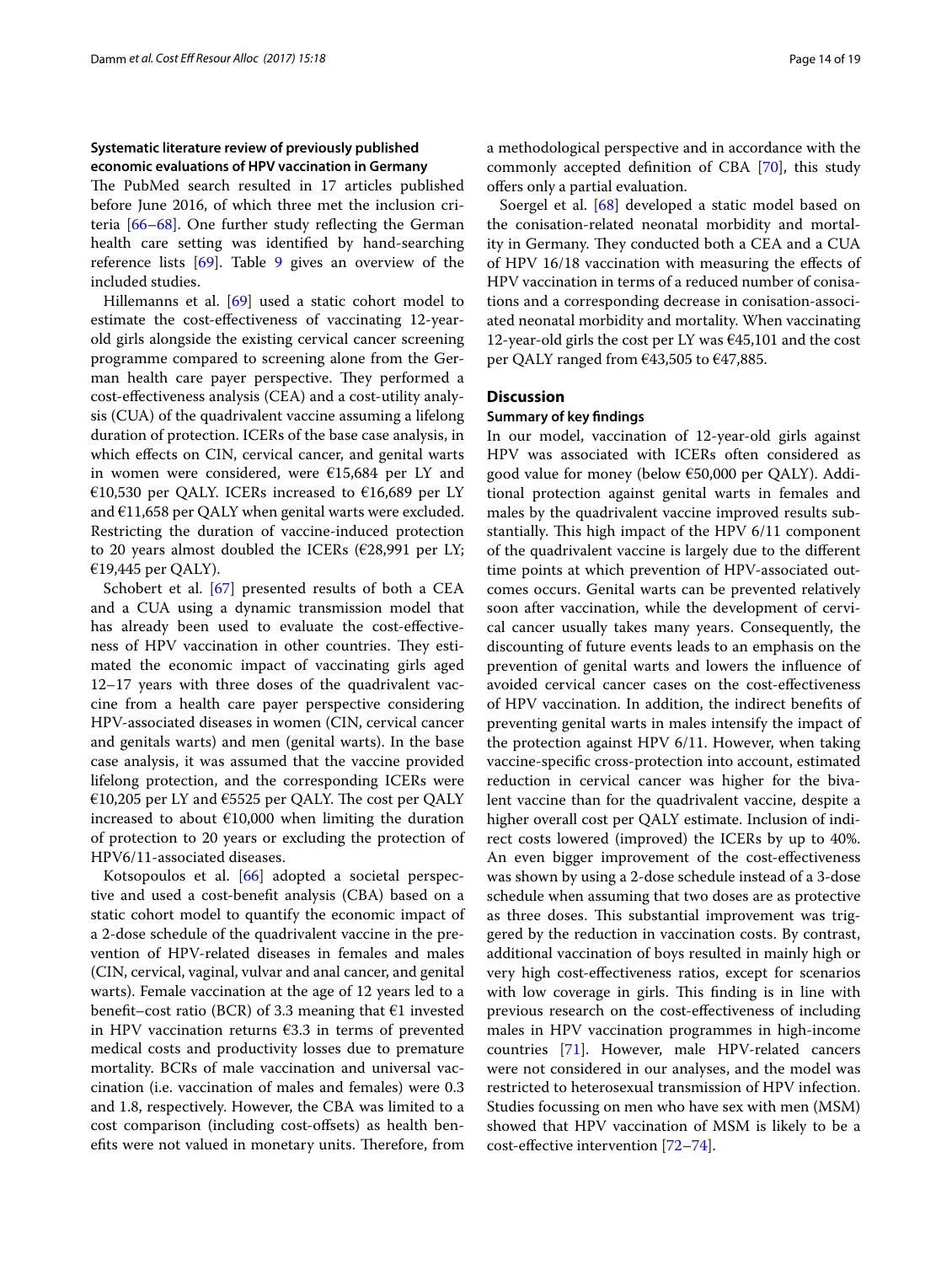| Study                        | Type of model | nomic analysis<br>Type of eco- | come measure<br>Economic out- | included<br><b>Diseases</b>                                                                          | Vaccination<br>strategy                                                                                    | Perspective                      | of protection<br>Duration | Results (E/QALY<br>or BCR)                                                                                                                                                                                                                                                                                                                      | Funding source |
|------------------------------|---------------|--------------------------------|-------------------------------|------------------------------------------------------------------------------------------------------|------------------------------------------------------------------------------------------------------------|----------------------------------|---------------------------|-------------------------------------------------------------------------------------------------------------------------------------------------------------------------------------------------------------------------------------------------------------------------------------------------------------------------------------------------|----------------|
| Present study                | Dynamic       | CEAª; CUA                      | ICER (E/QALY)ª                | CIN, cervical can-<br>cer, and genital<br>warts                                                      | vaccination of<br>3 doses; 50%<br>quadrivalent<br>males (2 and<br>females and<br>Bivalent and<br>coverage) | Health care payer<br>and society | 20 years                  | additional biva-<br>lent vaccination<br>77,607-130,449<br>68,118-117,240<br>saving to 14,711<br>females) <sup>b</sup> ; cost-<br>vaccination of<br>vaccination of<br>males) <sup>b</sup><br>(quadrivalent<br>quadrivalent<br>13,248-34,249<br>of females) <sup>b</sup> ;<br>vaccination<br>(additional<br>of males) <sup>b</sup> ;<br>(bivalent | Independent    |
| Hillemanns et al.<br>[69]    | Static        | CEA <sup>a</sup> ; CUA         | ICER (E/QALY) <sup>a</sup>    | CIN, cervical can-<br>cer, and genital<br>warts                                                      | females (3 doses;<br>80% coverage)<br>vaccination of<br>Quadrivalent                                       | Health care payer                | 20 years<br>Lifelong      | 10,530<br>19,445                                                                                                                                                                                                                                                                                                                                | Industry       |
| Kotsopoulos et al.<br>66     | Static        | CBA                            | <b>BCR</b>                    | cancer, anal can-<br>cer, and genital<br>cancer, vaginal<br>cancer, vulvar<br>CIN, cervical<br>warts | males (2 doses;<br>55% coverage)<br>vaccination of<br>females and<br>Quadrivalent                          | Society                          | Not reported              | male); 1.8 (vacci-<br>nation of males<br>of females); 0.3<br>(vaccination of<br>3.3 (vaccination<br>and females)                                                                                                                                                                                                                                | Industry       |
| Schobert et al. [67] Dynamic |               | CEA <sup>a</sup> ; CUA         | ICER (E/QALY) <sup>a</sup>    | CIN, cervical can-<br>cer, and genital<br>warts                                                      | females (3 doses;<br>45-55% cover-<br>vaccination of<br>Quadrivalent<br>age)                               | Health care payer                | 20 years<br>Lifelong      | About 10,000<br>5525                                                                                                                                                                                                                                                                                                                            | Industry       |
| Soergel et al. [68]          | Static        | CEAª; CUA                      | ICER (E/QALY) <sup>a</sup>    | ity and mortality<br>Neonatal morbid-<br>tion-associated<br>due to conisa-<br>prematurity            | Bivalent vaccina-<br>tion of females<br>30-90% cover-<br>(3 doses;<br>age)                                 | Not reported                     | Lifelong                  | 43,505-47,885 <sup>c</sup>                                                                                                                                                                                                                                                                                                                      | Independent    |

<span id="page-14-0"></span>

<sup>b</sup> Depending on the perspective and the number of doses <sup>b</sup> Depending on the perspective and the number of doses

<sup>c</sup> Depending on the utility values Depending on the utility values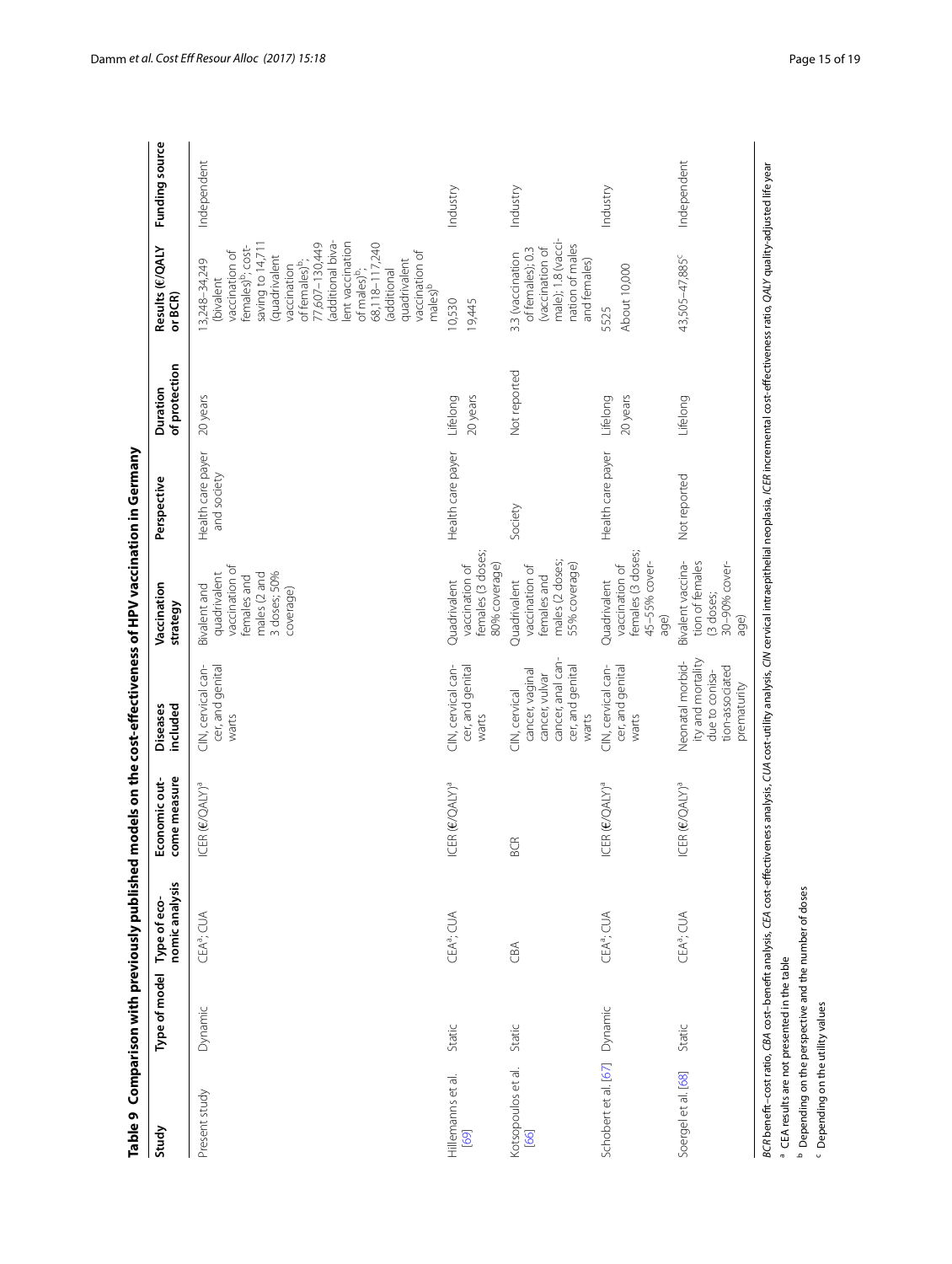#### **Comparison with other models**

In other models refecting the German health care setting, the cost per QALY of quadrivalent HPV vaccination with three doses ranged between  $\epsilon$ 10,000 and  $\epsilon$ 20,000 from a health care payer perspective when assuming a 20 years lasting duration of protection and considering efects on CIN, cervical cancer, and genital warts [\[67](#page-18-18), [69\]](#page-18-17). Our estimate of  $\epsilon$ 14,711 per QALY falls within this range of estimates. When adopting a societal perspective, quadrivalent HPV vaccination of 12-year-old girls with two doses resulted in cost savings in our model. This also compares well with previous fndings [\[66](#page-18-15)]. In contrast, the study by Soergel et al. [[68\]](#page-18-16) allows no direct comparison with our estimates because it focussed on conisationassociated neonatal morbidity and mortality. However, Soergel et al. [\[68](#page-18-16)] showed that vaccinating girls against HPV 16/18 might even be cost-efective without considering the impact on cervical cancer.

#### **Strengths and limitations**

An important strength of our study is that we presented results for a wide range of scenarios varying the target group (female vaccination vs. no vaccination; female and male vaccination vs. female vaccination), coverage rate, and number of vaccine doses. Another strength is that we used a dynamic transmission model to estimate the costefectiveness of HPV vaccination in Germany. Compared to static models, which account only for direct efects of vaccination, dynamic models also capture indirect efects in terms of herd protection [\[75\]](#page-18-23). Furthermore, we included the impact of historical changes in participation rates of the cytological cervical cancer screening in Germany. This is one reason why our model might provide more accurate results than the dynamic model from Schobert et al. [[67](#page-18-18)]. In addition, we applied a more comprehensive calibration approach than the aforementioned model and used agespecifc epidemiological data for several calibration targets.

We acknowledge that our model also has several limitations. First, we did not include other cancers than cervical cancer. Other modelling studies showed that considering the impact on vaginal, vulvar, penile, anal, and head and neck cancer could improve the cost-efectiveness of HPV vaccination [[76,](#page-18-24) [77\]](#page-18-25). However, our model refects the goal of the current German HPV immunisation recommendation, which is defned (by STIKO) as the reduction in disease burden caused by cervical cancer. Second, our model evaluated the cost-efectiveness of the bivalent and quadrivalent vaccines, but did not include the new 9-valent HPV vaccine, which was introduced in Germany after completion of this study. However, we investigated the impact of including vaccine-specifc cross-protection against non-vaccine high-risk HPV types in sensitivity analyses, and corresponding results might give an impression of the cost-efectiveness of higher-valent vaccines. We recommend including the 9-valent HPV vaccine in future modelling studies. Third, our model did not account for potential cross-protection of the bivalent vaccine against low-risk HPV types. Results of an ecological study suggest that there might be a moderate cross-protective effect of the bivalent vaccine against genital warts since the rates of genital warts have declined after the introduction of a national HPV vaccination programme using the bivalent vaccine in England [\[78\]](#page-18-26). In addition, a post hoc analysis of a clinical trial showed that the bivalent vaccine provides a moderate efficacy against persistent infection with low-risk HPV types [\[79](#page-18-27)]. Nevertheless, the underlying biological mechanisms of these fndings have not yet been clarifed conclusively. Fourth, in our base case analysis, we assumed a vaccination age of 12 years in order to ensure comparability with other studies although most girls in Germany have received the frst dose in the age of 13 or 14 years [[28](#page-17-32)]. However, the updated immunisation recommendation favours a younger vaccination age (from 9 years), which might impact future health and economic efects of HPV vaccination. Fifth, modelling of cervical cancer screening was based on cytological screening, which predominantly reflects the current screening practice in Germany. However, future changes to cervical cancer screening may involve primary HPV testing [\[80](#page-18-28)]. Sixth, input data on sexual behaviour were based on surveys from other European countries, and actual behaviour in Germany might difer from that in other countries. Seventh, due to the lack of German-specifc utility values, the utility estimates we used in our model were taken from international studies with some of them resting on expert opinion. Furthermore, we assumed a baseline utility value of 1.0 in the absence of HPV-associated diseases, which might lead to a potential overestimation of HPV-related QALY losses. However, sensitivity analyses showed that variations in utilities had limited impact on the results. Eighth, since we used a stable population approach, our model did not take account of demographic trends and their implications.

#### **Conclusions**

Considering the often-cited threshold of €50,000 per QALY, our model results suggest that routine HPV vaccination of 12-year-old girls with three doses is likely to be cost-efective in Germany. Due to the additional impact on HPV 6/11-related diseases (mostly genital warts), the quadrivalent vaccine appeared to be more cost-efective than the bivalent vaccine, even when considering the higher cross-protection of the bivalent vaccine. Most of these fndings are consistent with results predicted by previously published industry-funded models of HPV vaccination in Germany. Our model also showed that a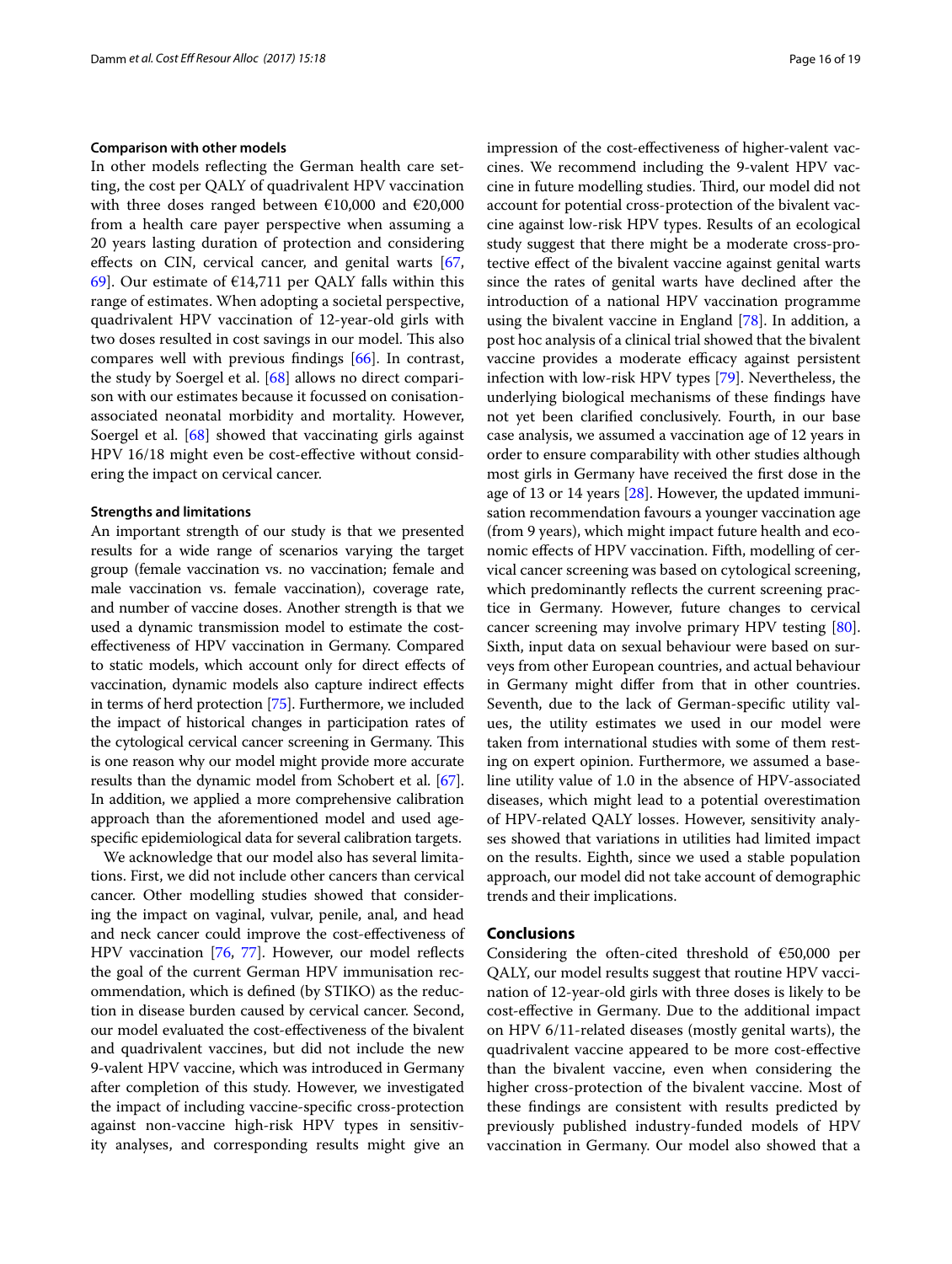2-dose schedule of the quadrivalent vaccine could result in cost savings when assuming an equivalent level of protection and adopting a societal perspective. Additional vaccination of boys was found to be a cost-efective strategy in scenarios with low coverage in girls. However, there is a need for an extended version of this model that also accounts for the potential impact on non-cervical cancer types in both genders since the consideration of this aspect might lead to more favourable results regarding the additional vaccination of boys in scenarios with moderate or high coverage in girls.

#### **Abbreviations**

BCR: beneft–cost ratio; CBA: cost–beneft analysis; CEA: cost-efectiveness analysis; CIN: cervical intraepithelial neoplasia; CIS: carcinoma in situ; CPI: consumer price index; CUA: cost-utility analysis; DRG: diagnosis-related group; EBM: Einheitlicher Bewertungsmaßstab; FIGO: International Federation of Gynecology and Obstetrics; HPV: human papillomavirus; HUI: Health Utility Index; ICER: incremental cost-efectiveness ratio; QALY: quality-adjusted life year; MSM: men who have sex with men; RKI: Robert Koch Institute; SIRS: susceptible-infectious-recovered-susceptible; STIKO: Ständige Impfkommission (Standing Vaccination Committee).

#### **Authors' contributions**

OD and JH designed the study, developed the model, performed the data collection, carried out the analyses, and interpreted the results. OD conducted the interviews with clinical experts, performed the cost calculations, and drafted the manuscript. JH programmed and calibrated the model. AMK and YD helped to select the model input values and provided clinical expert advice. MEEK contributed to the study design and provided methodological expert advice. RTM and WG contributed to the study design, participated in the interpretation of the results, and supervised the project. All authors critically reviewed the initial draft. All authors read and approved the fnal manuscript.

#### **Author details**

<sup>1</sup> Department of Health Economics and Health Care Management, School of Public Health, Bielefeld University, Universitätsstraße 25, 33615 Bielefeld, Germany. <sup>2</sup> Epidemiological and Statistical Methods Research Group, Helmholtz Centre for Infection Research, Braunschweig, Germany.<sup>3</sup> Hannover Medical School, Hannover, Germany. 4 German Centre for Infection Research, Site Hannover-Braunschweig, Hannover/Braunschweig, Germany. 5 Julius Center for Health Sciences and Primary Care, University Medical Center Utrecht, Utrecht, The Netherlands. <sup>6</sup> Centre for Infectious Disease Control, RIVM, Bilthoven, The Netherlands. 7 Gynecologic Tumor Immunology, Clinic for Gynecology, Charité-Universitätsmedizin Berlin, Berlin, Germany. 8 Praxis Löser/Kaden/ Deleré/Knappe, Berlin, Germany. 9 Immunisation Unit, Robert Koch Institute, Berlin, Germany. 10 Department of Public Health Medicine, School of Public Health, Bielefeld University, Bielefeld, Germany.

#### **Acknowledgements**

We thank Matthias W. Beckmann (University Hospital Erlangen, Erlangen, Germany), Christian Dannecker (Hospital of the Ludwig-Maximilians-University München, München, Germany), Ingke Hagemann (abts + partner, Kiel, Germany), Peter Hillemanns (Hannover Medical School, Hannover, Germany), Karl U. Petry (Wolfsburg Clinic, Wolfsburg, Germany), Achim Schneider (Charité-Universitätsmedizin Berlin, Berlin, Germany) and the members of the German working group on cervical pathology and colposcopy for participating in the expert interviews. We also thank Julian Witte (Bielefeld University, Bielefeld, Germany) for his assistance in collecting unit cost data. We acknowledge support for the Article Processing Charge by the Deutsche Forschungsgemeinschaft and the Open Access Publication Fund of Bielefeld University.

#### **Competing interests**

OD and WG have conducted studies for Sanof Pasteur MSD and GlaxoSmith-Kline unrelated to the current study. All other authors have no competing interests to declare.

#### **Availability of data and materials**

Not applicable.

#### **Consent for publication** Not applicable.

**Ethics approval and consent to participate**

Not applicable.

#### **Funding**

The study was fully funded by Robert Koch Institute (Project Number: 1362/1-927).

#### **Publisher's Note**

Springer Nature remains neutral with regard to jurisdictional claims in published maps and institutional afliations.

Received: 8 September 2016 Accepted: 23 August 2017 Published online: 04 September 2017

#### **References**

- <span id="page-16-0"></span>1. Bosch FX, Lorincz A, Muñoz N, Meijer CJLM, Shah KV. The causal relation between human papillomavirus and cervical cancer. J Clin Pathol. 2002;55:244–65.
- <span id="page-16-1"></span>2. Gillison ML, Chaturvedi AK, Lowy DR. HPV prophylactic vaccines and the potential prevention of noncervical cancers in both men and women. Cancer. 2008;113:3036–46.
- <span id="page-16-2"></span>3. Grulich AE, Jin F, Conway EL, Stein AN, Hocking J. Cancers attributable to human papillomavirus infection. Sex Health. 2010;7:244–52.
- <span id="page-16-3"></span>4. Dunne EF, Markowitz LE. Genital human papillomavirus infection. Clin Infect Dis. 2006;43:624–9.
- <span id="page-16-4"></span>5. Deleré Y, Wichmann O, Klug SJ, van der Sande M, Terhardt M, Zepp F, Harder T. The efficacy and duration of vaccine protection against human papillomavirus: a systematic review and meta-analysis. Dtsch Arztebl Int. 2014;111:584–91.
- 6. Kash N, Lee MA, Kollipara R, Downing C, Guidry J, Tyring SK. Safety and efficacy data on vaccines and immunization to human papillomavirus. J Clin Med. 2015;4:614–33.
- <span id="page-16-5"></span>7. Lu B, Kumar A, Castellsagué X, Giuliano AR. Efficacy and safety of prophylactic vaccines against cervical HPV infection and diseases among women: a systematic review & meta-analysis. BMC Infect Dis. 2011;11:13.
- <span id="page-16-6"></span>8. Muñoz N, Bosch FX, Castellsagué X, Díaz M, de Sanjose S, Hammouda D, Shah KV, Meijer CJ. Against which human papillomavirus types shall we vaccinate and screen? The international perspective. Int J Cancer. 2004;111:278–85.
- <span id="page-16-7"></span>9. Greer CE, Wheeler CM, Ladner MB, Beutner K, Coyne MY, Liang H, Langenberg A, Yen TS, Ralston R. Human papillomavirus (HPV) type distribution and serological response to HPV type 6 virus-like particles in patients with genital warts. J Clin Microbiol. 1995;33:2058–63.
- <span id="page-16-8"></span>10. Ständige Impfkommission. Empfehlungen der Ständigen Impfkommission (STIKO) am Robert Koch-Institut/Stand: August 2014. Epidemiol Bull. 2014;34(2014):305–40.
- <span id="page-16-9"></span>11. Ständige Impfkommission. Wissenschaftliche Begründung für die Änderung der Empfehlung zur Impfung gegen humane Papillomviren. Epidemiol Bull. 2014;35(2014):343–7.
- <span id="page-16-10"></span>12. Horn J, Damm O, Kretzschmar MEE, Deleré Y, Wichmann O, Kaufmann AM, Garbe E, Krämer A, Greiner W, Mikolajczyk RT. Estimating the long-term efects of HPV vaccination in Germany. Vaccine. 2013;31:2372–80.
- <span id="page-16-11"></span>13. Choi YH, Jit M, Gay N, Cox A, Garnett GP, Edmunds WJ. Transmission dynamic modelling of the impact of human papillomavirus vaccination in the United Kingdom. Vaccine. 2010;28:4091–102.
- <span id="page-16-12"></span>14. Elbasha EH, Dasbach EJ, Insinga RP. Model for assessing human papillomavirus vaccination strategies. Emerg Infect Dis. 2007;13:28–41.
- <span id="page-16-13"></span>15. Zechmeister I, de Blasio BF, Garnett G, Neilson AR, Siebert U. Costefectiveness analysis of human papillomavirus-vaccination programs to prevent cervical cancer in Austria. Vaccine. 2009;27:5133–41.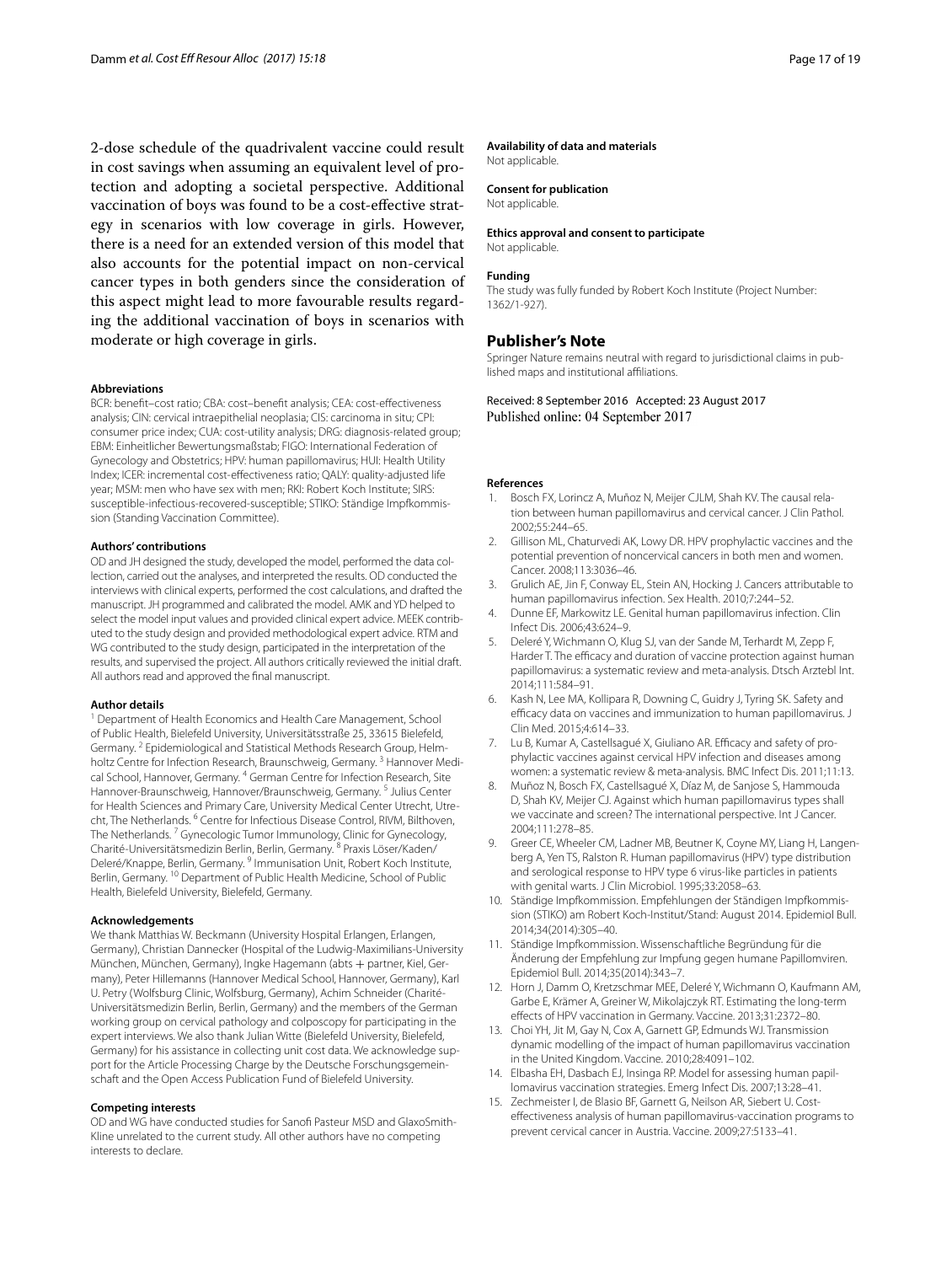- <span id="page-17-0"></span>16. Canfell K, Barnabas R, Patnick J, Beral V. The predicted effect of changes in cervical screening practice in the UK: results from a modelling study. Br J Cancer. 2004;91:530–6.
- 17. Elbasha EH, Dasbach EJ, Insinga RP. A multi-type HPV transmission model. Bull Math Biol. 2008;70:2126–76.
- <span id="page-17-7"></span>18. Kohli M, Ferko N, Martin A, Franco EL, Jenkins D, Gallivan S, Sherlaw-Johnson C, Drummond M. Estimating the long-term impact of a prophylactic human papillomavirus 16/18 vaccine on the burden of cervical cancer in the UK. Br J Cancer. 2007;96:143–50.
- <span id="page-17-8"></span>19. Schneider A, Hammerschmidt T, Schwarz TF, Rogoza RM, Ferko N, Siebert U. Long-term public health impact of vaccination against cervical cancer in Germany. Geburtshilfe Frauenheilkd. 2007;67:850–8.
- <span id="page-17-1"></span>20. Sroczynski G, Schnell-Inderst P, Mühlberger N, Lang K, Aidelsburger P, Wasem J, Mittendorf T, Engel J, Hillemanns P, Petry K, Krämer A, Siebert U. Entscheidungsanalytische Modellierung zur Evaluation der Langzeit-Efektivität und Kosten-Efektivität des Einsatzes der HPV-DNA-Diagnostik im Rahmen der Zervixkarzinomfrüherkennung in Deutschland. Köln: Deutsches Institut für Medizinische Dokumentation und Information; 2010.
- <span id="page-17-2"></span>21. Mikolajczyk RT, Horn J, Damm O, Kaufmann AM, Kretzschmar MEE. Epidemiological study of anti-HPV-16/18 seropositivity and subsequent risk of HPV-16 and -18 infections. J Natl Cancer Inst. 2012;104:163.
- <span id="page-17-3"></span>22. Carter JJ, Koutsky LA, Hughes JP, Lee SK, Kuypers J, Kiviat N, Galloway DA. Comparison of human papillomavirus types 16, 18, and 6 capsid antibody responses following incident infection. J Infect Dis. 2000;181:1911–9.
- <span id="page-17-4"></span>23. Safaeian M, Porras C, Schifman M, Rodriguez AC, Wacholder S, Gonzalez P, Quint W, van Doorn L, Sherman ME, Xhenseval V, Herrero R, Hildesheim A. Epidemiological study of anti-HPV16/18 seropositivity and subsequent risk of HPV16 and -18 infections. J Natl Cancer Inst. 2010;102:1653–62.
- <span id="page-17-5"></span>24. Insinga RP, Dasbach EJ, Elbasha EH. Epidemiologic natural history and clinical management of human papillomavirus (HPV) disease: a critical and systematic review of the literature in the development of an HPV dynamic transmission model. BMC Infect Dis. 2009;9:119.
- <span id="page-17-6"></span>25. Kerek-Bodden H, Altenhofen L, Brenner G. Durchführung einer versichertenbezogenen Untersuchung zur Inanspruchnahme der Früherkennung auf Zervixkarzinom in den Jahren 2002, 2003 und 2004 auf der Basis von Abrechnungsdaten. Berlin: Zentralinstitut für die kassenärztliche Versorgung in der Bundesrepublik Deutschland; 2009.
- <span id="page-17-9"></span>26. Robert Koch-Institut. Gesundheit in Deutschland. Berlin: Robert Koch-Institut; 2006.
- <span id="page-17-10"></span>27. Deleré Y, Böhmer MM, Walter D, Wichmann O. HPV vaccination coverage among women aged 18–20 years in Germany three years after recommendation of HPV vaccination for adolescent girls: results from a crosssectional survey. Hum Vaccines Immunother. 2013;9:1706–11.
- <span id="page-17-32"></span>28. Poethko-Müller C, Buttmann-Schwelger N, KiGGS Study Group. Impfstatus und Determinanten der Impfung gegen humane Papillomviren (HPV) bei Mädchen in Deutschland. Bundesgesundheitsblatt Gesundheitsforschung Gesundheitsschutz. 2014;57:869–77.
- 29. Remschmidt C, Fesenfeld M, Kaufmann AM, Deleré Y. Sexual behavior and factors associated with young age at frst intercourse and HPV vaccine uptake among young women in Germany: implications for HPV vaccination policies. BMC Public Health. 2014;14:1248.
- 30. Rieck T, Feig M, Deleré Y, Wichmann O. Utilization of administrative data to assess the association of an adolescent health check-up with human papillomavirus vaccine uptake in Germany. Vaccine. 2014;32:5564–9.
- 31. Roggendorf H. Erste Erfahrungen zur Akzeptanz der HPV-Impfung. Monatsschr Kinderheilkd. 2009;157:982–5.
- <span id="page-17-11"></span>32. Stöcker P, Dehnert M, Schuster M, Wichmann O, Deleré Y. Human papillomavirus vaccine uptake, knowledge and attitude among 10th grade students in Berlin, Germany, 2010. Hum Vaccines Immunother. 2013;9:74–82.
- <span id="page-17-12"></span>33. de Vincenzo R, Conte C, Ricci C, Scambia G, Capelli G. Long-term efficacy and safety of human papillomavirus vaccination. Int J Womens Health. 2014;6:999–1010.
- <span id="page-17-13"></span>34. David M, van Herck K, Hardt K, Tibaldi F, Dubin G, Descamps D, van Damme P. Long-term persistence of anti-HPV-16 and -18 antibodies induced by vaccination with the AS04-adjuvanted cervical cancer vaccine: modeling of sustained antibody responses. Gynecol Oncol. 2009;115:S1–6.
- <span id="page-17-14"></span>35. Fraser C, Tomassini JE, Xi L, Golm G, Watson M, Giuliano AR, Barr E, Ault KA. Modeling the long-term antibody response of a human papillomavirus (HPV) virus-like particle (VLP) type 16 prophylactic vaccine. Vaccine. 2007;25:4324–33.
- <span id="page-17-15"></span>36. Beckmann MW, Mehlkorn G, Thiel F, Breuel C, Fasching PA, Ackermann S. Therapiefortschritte beim primären Zervixkarzinom. Dtsch Arztebl. 2005;102:A979–86.
- 37. Dannecker C, Hantschmann P, Friese K. Stadienbezogene Therapie des Zervixkarzinoms. Gynäkologe. 2008;41:349.
- 38. Deutsche Krebsgesellschaft, Deutsche Gesellschaft für Gynäkologie und Geburtshilfe, Arbeitsgemeinschaft Gynäkologische Onkologie. Diagnostik und Therapie des Zervixkarzinoms, AWMF 032/033 (S2k). Berlin: Deutsche Gesellschaft für Gynäkologie und Geburtshilfe; 2008.
- <span id="page-17-16"></span>39. Hillemanns P. Manual Zervixkarzinom. 3rd ed. München: Tumorzentrum München und W. Zuckschwerdt Verlag GmbH; 2004.
- <span id="page-17-17"></span>40. LAUER-TAXE. LAUER-FISCHER GmbH. [http://www2.lauer-fscher.de.](http://www2.lauer-fischer.de) Accessed 17 Sept 2012.
- <span id="page-17-18"></span>41. Petry KU, Breugelmans JG, Bénard S, Lamure E, Littlewood KJ, Hillemanns P. Cost of screening and treatment of cervical dyskaryosis in Germany. Eur J Gynaecol Oncol. 2008;29:345–9.
- <span id="page-17-19"></span>42. Hillemanns P, Breugelmans JG, Gieseking F, Bénard S, Lamure E, Littlewood KJ, Petry KU. Estimation of the incidence of genital warts and the cost of illness in Germany: a cross-sectional study. BMC Infect Dis. 2008;8:76.
- <span id="page-17-20"></span>43. Krankheitsartenstatistik (Versicherte der Allgemeinen Ortskrankenkassen). AOK-Bundesverband. 2008. <http://www.gbe-bund.de>. Accessed 17 Sept 2012.
- <span id="page-17-21"></span>44. Bundesagentur für Arbeit. Arbeitsmarkt 2009. Nürnberg: Bundesagentur für Arbeit; 2010.
- <span id="page-17-22"></span>45. Statistisches Bundesamt. Deutsche Wirtschaft 2010. Wiesbaden: Statistisches Bundesamt; 2011.
- <span id="page-17-23"></span>46. Brisson M, Van de Velde N, de Wals P, Boily M. The potential cost-efectiveness of prophylactic human papillomavirus vaccines in Canada. Vaccine. 2007;25:5399–408.
- <span id="page-17-24"></span>47. Insinga RP, Glass AG, Myers ER, Rush BB. Abnormal outcomes following cervical cancer screening: event duration and health utility loss. Med Decis Making. 2007;27:414–22.
- <span id="page-17-25"></span>48. Institute of Medicine (U.S.). Commitee to Study Priorities for Vaccine Development. Vaccines for the 21st century: a tool for decisionmaking. Washington, D.C.: National Academy Press; 2000.
- <span id="page-17-26"></span>49. Institut für Qualität und Wirtschaftlichkeit im Gesundheitswesen. Allgemeine Methoden, Version 4.2. Köln: Institut für Qualität und Wirtschaftlichkeit im Gesundheitswesen; 2015.
- <span id="page-17-27"></span>50. von der Schulenburg JMG, Greiner W, Jost F, Klusen N, Kubin M, Leidl R, Mittendorf T, Rebscher H, Schoeffski O, Vauth C, Volmer T, Wahler S, Wasem J, Weber C. German recommendations on health economic evaluation: third and updated version of the Hanover consensus. Value Health. 2008;11:539–44.
- <span id="page-17-28"></span>51. Damm O, Ultsch B. Health economic evaluation of vaccines. Gesundh ökon Qual Manag. 2015;20:163–72.
- <span id="page-17-29"></span>52. Dobson SRM, McNeil S, Dionne M, Dawar M, Ogilvie G, Krajden M, Sauvageau C, Scheifele DW, Kollmann TR, Halperin SA, Langley JM, Bettinger JA, Singer J, Money D, Miller D, Naus M, Marra F, Young E. Immunogenicity of 2 doses of HPV vaccine in younger adolescents vs 3 doses in young women: a randomized clinical trial. JAMA. 2013;309:1793–802.
- 53. Kreimer AR, Struyf F, Rosario-Raymundo Del, Rowena Maria, Hildesheim A, Skinner SR, Wacholder S, Garland SM, Herrero R, David M, Wheeler CM, González P, Jiménez S, Lowy DR, Pinto LA, Porras C, Rodriguez AC, Safaeian M, Schifman M, Schiller JT, Schussler J, Sherman ME, Bosch FX, Castellsague X, Chatterjee A, Chow S, Descamps D, Diaz-Mitoma F, Dubin G, Germar MJ, Harper DM, et al. Efficacy of fewer than three doses of an HPV-16/18 AS04-adjuvanted vaccine: combined analysis of data from the Costa Rica vaccine and PATRICIA trials. Lancet Oncol. 2015;16:775–86.
- <span id="page-17-30"></span>54. Romanowski B, Schwarz TF, Ferguson LM, Ferguson M, Peters K, Dionne M, Schulze K, Ramjattan B, Hillemanns P, Behre U, Suryakiran P, Thomas F, Struyf F. Immune response to the HPV-16/18 AS04-adjuvanted vaccine administered as a 2-dose or 3-dose schedule up to 4 years after vaccination: results from a randomized study. Hum Vaccines Immunother. 2014;10:1155–65.
- <span id="page-17-31"></span>55. Forhan SE, Gottlieb SL, Sternberg MR, Xu F, Datta SD, McQuillan GM, Berman SM, Markowitz LE. Prevalence of sexually transmitted infections among female adolescents aged 14 to 19 in the United States. Pediatrics. 2009;124:1505–12.
- 56. Iftner T, Eberle S, Iftner A, Holz B, Banik N, Quint W, Straube A. Prevalence of low-risk and high-risk types of human papillomavirus and other risk factors for HPV infection in Germany within diferent age groups in